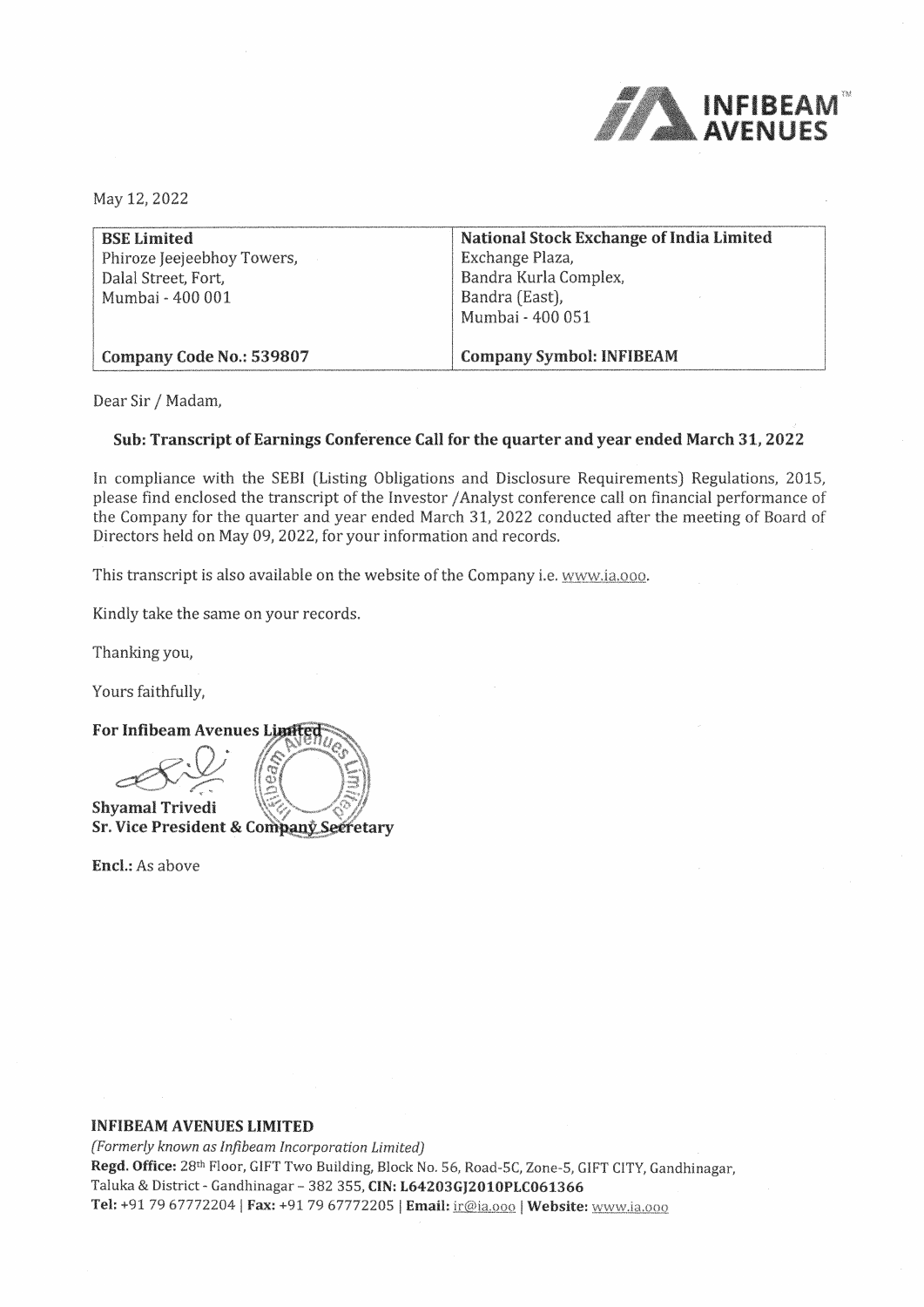

# "Infibeam Avenues Limited Q4 FY2022 Earnings Conference Call"

May 09, 2022







| Analyst:    | Mr. Rajat Gupta - Go India Advisors LLP            |
|-------------|----------------------------------------------------|
| Management: | Mr. Vishal Mehta - Managing Director               |
|             | Mr. Vishwas Patel - Executive Director             |
|             | Mr. Sunil Bhagat - Chief Financial Officer         |
|             | Mr. Purvesh Parekh - VP & Head, Investor Relations |
|             | Mr B Ravi – Strategic Advisor                      |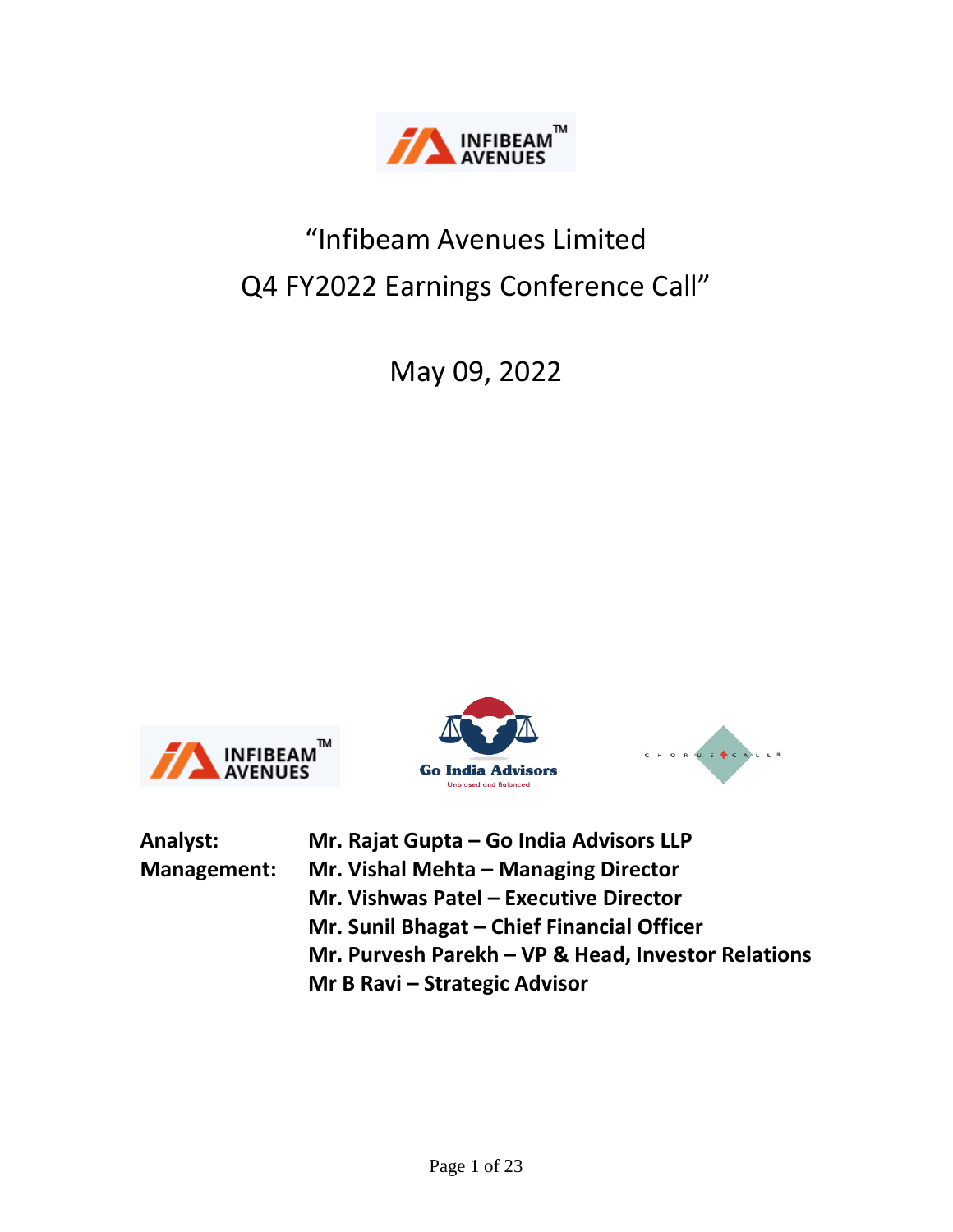

#### **Moderator**:

Ladies and gentlemen, good day, and welcome to the Q4 FY2022 Earnings Conference Call of Infibeam Avenues Limited hosted by Go India Advisors. As a reminder, all participant lines will be in the listen-only mode and there will be an opportunity for you to ask questions after the presentation concludes. Should you need assistance during the conference call, please signal an operator by pressing '\*' then '0' on your touchtone phone. Please note that this conference is being recorded. I now hand the conference over to Mr. Rajat Gupta from Go India Advisors. Thank you and over to you Mr. Gupta!

#### **Rajat Gupta**:

Yes thank you Margreth. Good afternoon everybody and welcome to Infibeam Avenues Limited's earnings call to discuss the Q4 FY2022 results. We have on the call with us Mr. Vishal Mehta, Managing Director; Mr. Vishwas Patel, Executive Director, Mr. Sunil Bhagat, Chief Financial Officer, Mr. Purvesh Parekh Head Investor Relations and Mr, B Ravi Strategic Advisor. We must remind you that the discussion on today's call may include certain forward looking statement and must be therefore viewed in conjunction with the risk that the company faces. May I now request Mr. Vishal Mehta to take us through the company's business outlook and financial highlights subsequent to which we will open the floor for Q&A. Thank you and over to you Sir!

### **Vishal Mehta:**

Thank you Rajat. Good evening everybody and welcome to the call to discuss Infibeam Avenues' Q4 FY2022 as well as the full year performance. We are embarking on this call on a very sad note professionally. We have lost our colleague and our Group President, Mr R. Srikanth and his wife yesterday early Saturday morning Sunday in a very unfortunate event. It has come as a very shocking incident to the entire Infibeam Avenues family. Srikanth was a fantastic professional and he had made significant contributions which had a very deep impact on our organization. He was very instrumental in leading some of our large mega business deals and was always at the forefront of dealing with market participants. Most of you on the call today must have frequently interacted with him. We stand by Srikanth and his wife's family in this time of immense grief. He will always be missed and fondly remembered. As a mark of respect we will take a 30 second pause … Om Shanti.

Coming back to our earnings during the quarter gone by I trust that all of you had the opportunity to run through the earnings presentation which was shared earlier today. This has been a landmark year for us and we are very happy to announce that we have achieved significant milestones this year. Before I discuss the financial performance in detail I would like to update you about a few business initiatives.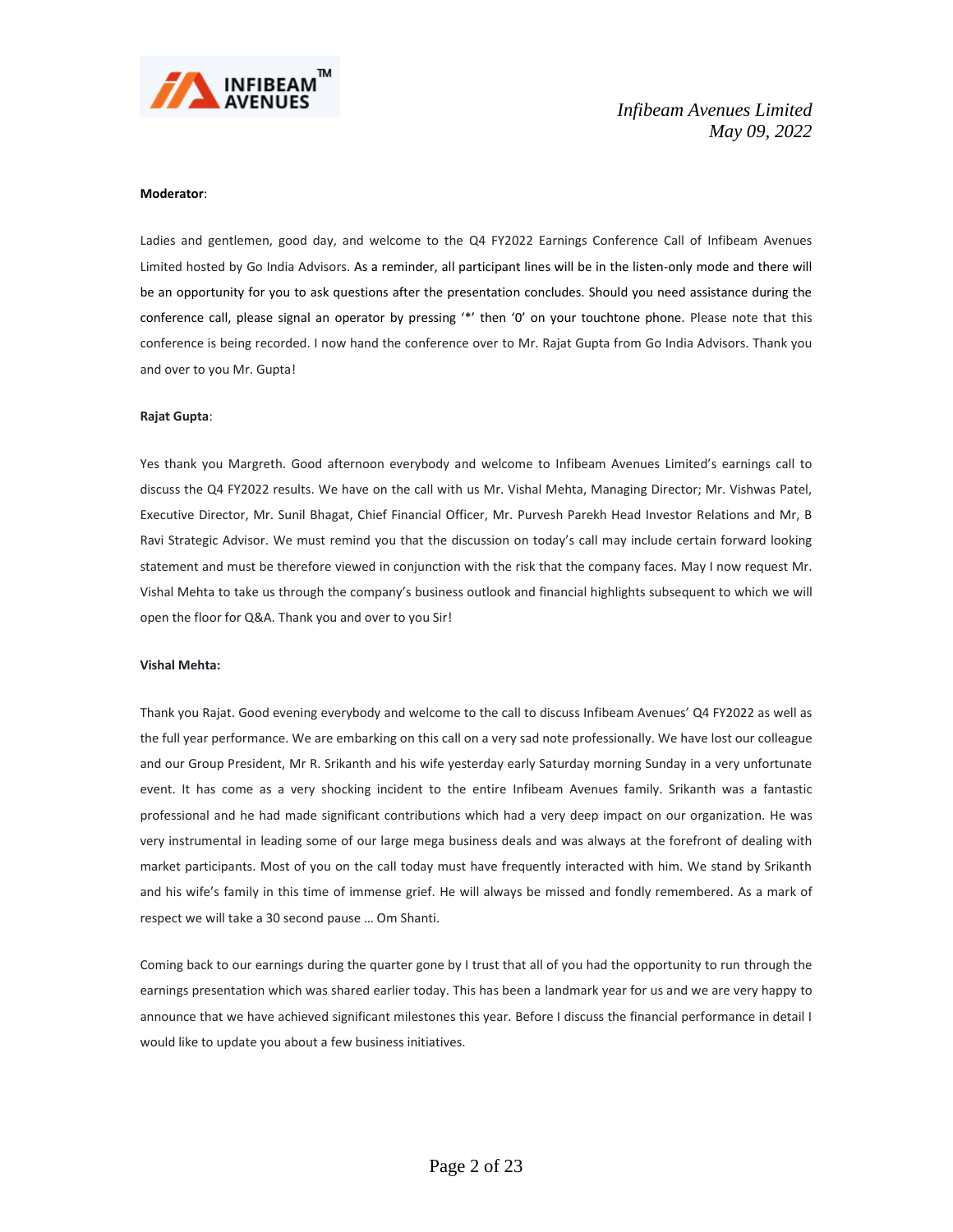

In Q4 2022 we acquired a technology company called Uvik, which is into contactless payment space. The technology Uvik brings is transformative, which will enhance the payment experience both for merchants as well as consumers. It will also convert any smart phone into a payment terminal. We are extremely excited about this acquisition as we believe it can change the digital payments as we know today by making traditional capex heavy and high service point of sale machines redundant by allowing merchants to simply download the app, do the digital KYC quickly and start accepting payments in various ways. Currently we are the only company in Asia certified for 'PIN on Glass' technology. We have successfully completed the integration of Uvik with Infibeam Avenues payment gateway CCAvenue. We have now branded it as CCAvenue TAPPay.

We launched TrustAvenue in the last quarter of 2022, a smart and intelligent marketplace platform with rich analytical data of over millions of our merchants that can be used by lenders to expand the lending base. TrustAvenue will also enable merchants to discount bills and get working capital loans, which would have been difficult for them earlier as lenders would have lesser credit history or visibility to underwrite such loans for merchants. As we are all aware despite significant growth in digital payments the Indian market is hugely underpenetrated with more than 70% unbanked and underserved population. Looking at this huge opportunity we along with our consortium partners have applied for the NUE license to set up a PAN India NUE focusing on retail payment systems. This will help us to develop, own and operate a new cross-border retail payment network. We are awaiting RBIs nod on the New Umbrella Entity license. RBI in February clarified that NUE plan is ON and it is just delayed.

We are also expecting RBI to give licenses to payment companies for running a digital payment business in India made mandatory by RBI under the Payment and Settlement Systems Act. Licensing will ensure customer safety and ensure legal payment transactions.

The government e-Marketplace or GeM has achieved a significant milestone last year by crossing one lakh crore in GMV in FY2022 and targeting an even higher GMV in FY2023 with the integration of Indian Railways, Public Works and other initiatives to bring more business in GeM portal to enhance transparency, efficiency as well as savings.

On the international business front I am also very happy to report that our international business is doing extremely well and we are on a run rate of processing AED 8 billion annually from just AED 2.8 billion in FY2021, and we have been able to scale up this business with an extremely lean workforce. We are extremely happy with the growth prospects in UAE which is now meaningfully contributing to our PAT despite being 5% of our India payment size. Further we are launching in Saudi Arabia and USA as well as in this financial year and we are evaluating other international locations for subsequent launch as well.

We have created a unique and differentiated payment business, one that we are very happy about and we have presented it in the opening slides under company overview section which I would request Vishwas to briefly discuss. Vishwas over to you!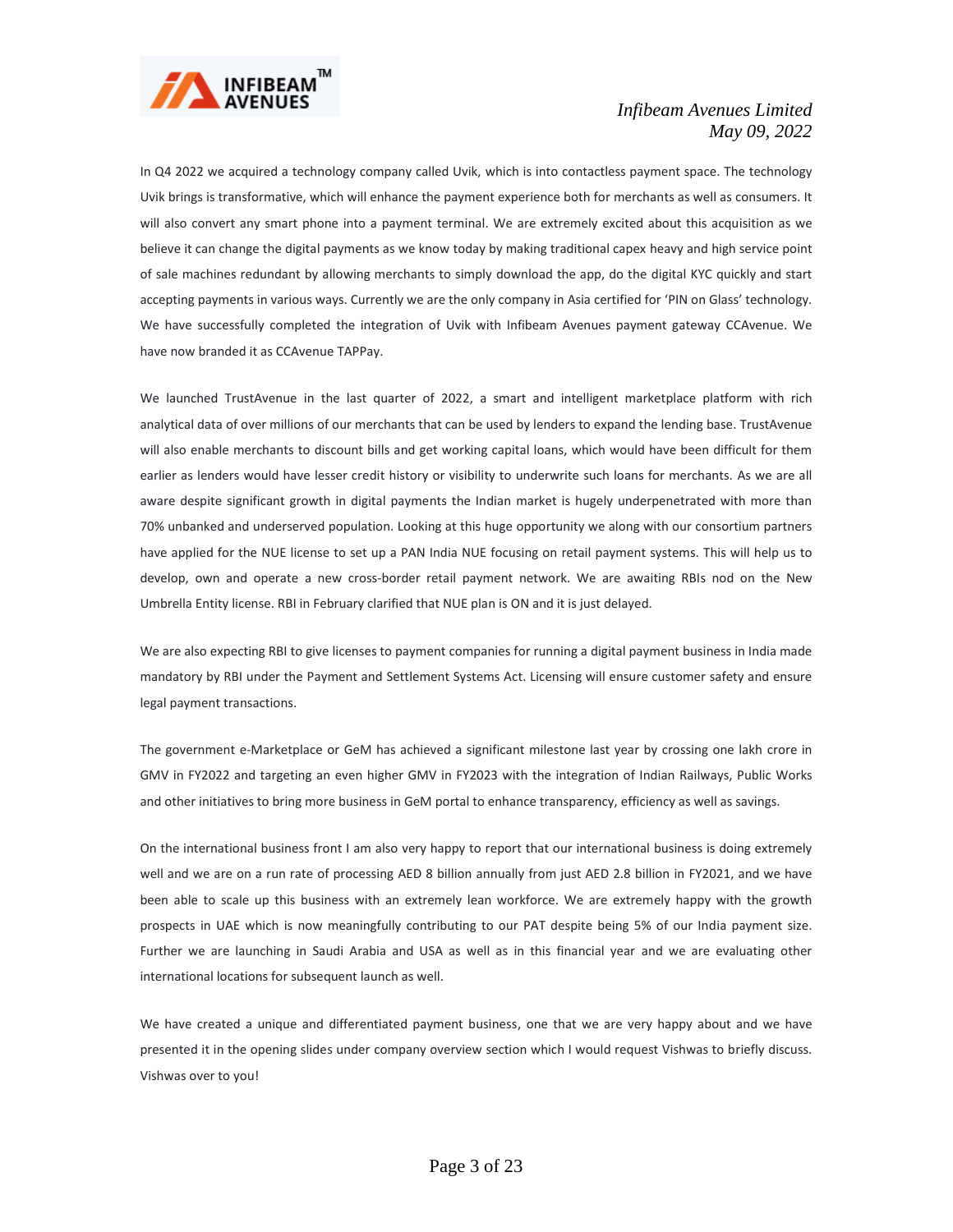

#### **Vishwas Patel**:

Thank you everyone for being on the call. I will just take you quickly if you can refer to the company overview section in the earnings presentation. Infibeam Avenues Limited has evolved as a payment infrastructure company; it is providing a seamless and a holistic digital payment solution to accelerate its growth. Past investment in developing digital payment infrastructure has started fructifying and delivering growth for Infibeam Avenues Limited after the pandemic triggered digitalization of the economies.

For years Infibeam Avenues Limited has built its digital infrastructure and currently the Company is comfortably poised to capitalize on its digital infrastructure be it Payments, Platform and Finance.

The deferential factor is our infrastructure, where we had embedded our digital infrastructure through white labelling our digital product and have given it to banks like – HDFC Bank, ICICI Bank, Kotak Bank, Mashreq, JP Morgan and others. Similarly, Jio Mart and GeM (Government e-Marketplace) are built on Infibeam's digital infrastructure.

The company has also given a lending infrastructure platform TrustAvenue where lenders and merchants can come together on the same platform and do the lending transactions.

Infibeam Avenues is also expected to build UPI like infrastructure in the NUE licenses if it is awarded to our consortium.

The digital infrastructures become an inseparable and indispensable part of any banks, financial institution or ecommerce players once it gets embedded into their systems. Thus with a long term perspective Infibeam Avenues has invested and developed its digital infrastructure which has now started fructifying and delivering continuous growth quarter-on-quarter especially after the advent of the pandemic and the aggressive adaptation of the digitization in the country and globally.

I will now ask Mr. Sunil Bhagat, our Chief Financial Officer to touch upon the financial and operational performance. Over to you Sunil!

# **Sunil Bhagat:**

Thank you Vishwas. Good evening everyone. We will quickly take you through the financial performance. FY2022 was the strongest year in Infibeam Avenues' history. We are now at an all-inclusive run rate of Rs. 3.7 lakh crore or we can say \$49 billion from TPV of Rs. 1.4 lakh crore in FY2021.

For Q4 FY2022 consolidated gross revenue that we reported was up by 84% year-on-year, down 7% quarter-onquarter at Rs. 369 crore. Within this gross revenue, Payment business gross revenue is a function of 'business and payment method mix' which impacts the gross take rate. Hence, higher contribution from fixed fee or low take rate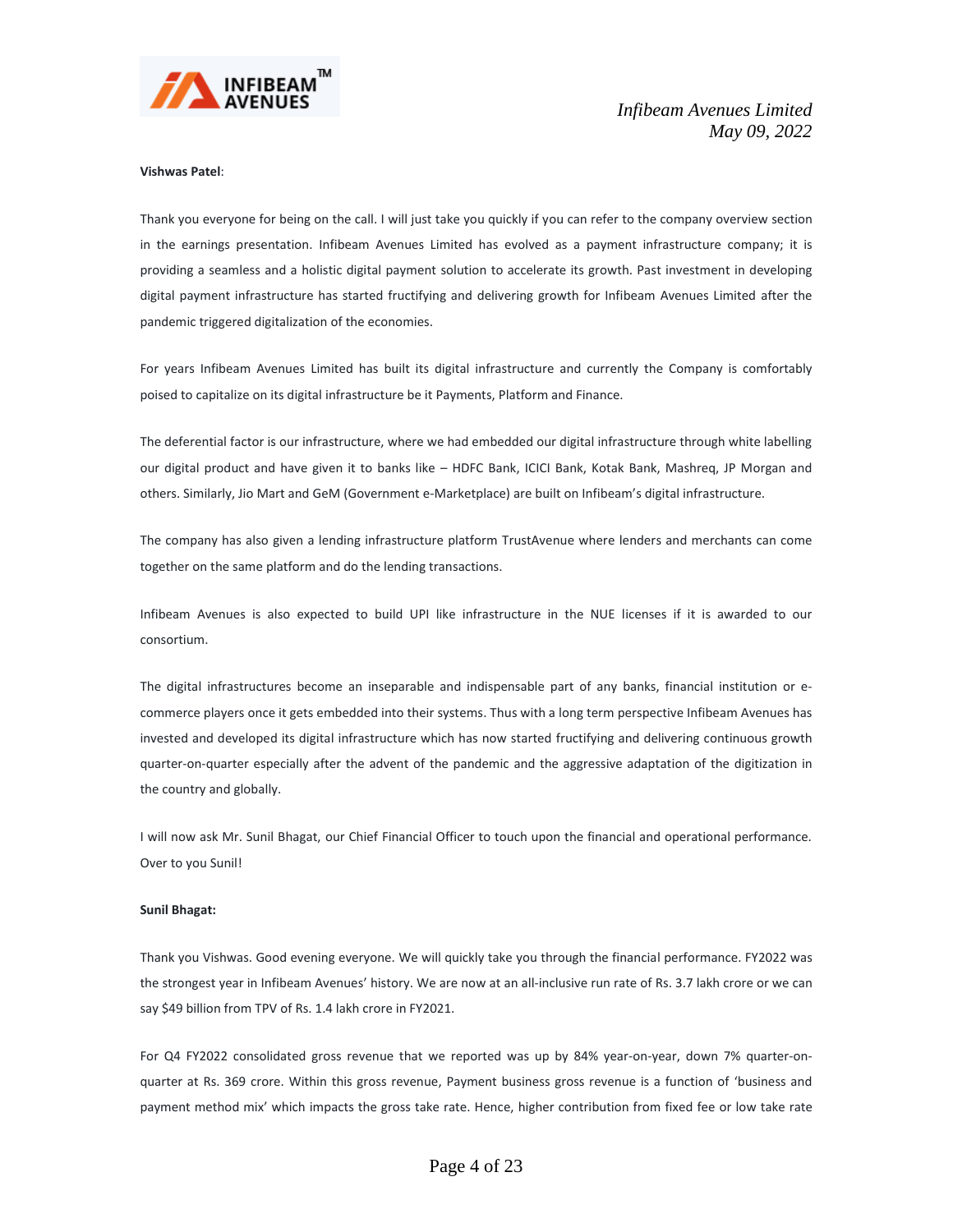

business mix like utility, education, insurance, etc., and higher contribution from low take rate payment methods like debit options compared to credit options reduces the gross take rate and hence gross revenue.

However, our net revenues were up 15% year-over-year and 9% quarter-over-quarter and has been growing across all the four quarters of FY2022. This is on account of gradual improvement in business front from COVID impacted sectors and now improved payment mix also.

For FY2022 our payment method mix was approximately 45% credit cards including BNPL, approximately 5% UPI and the remaining were debit cards, wallets, net banking, etc. Lower UPI and the mix of bill payments, hospitality payments, express settlement and infrastructure services are contributing to this increase.

Bill payments created highest record ever. Bill payments TPV for full year were Rs.10170 crore, up 4x year-over-year. Volumes touched 85 million this is also up 3x year-over-year and gross margin in this business is approximately 40% which were in teens just two years ago, just before COVID.

Lending update, for FY2022- The company did Rs.4240 Crores of Express Settlement. We are at an annualized run rate of around \$800 million based on Q4 FY2022 run rate versus \$100 million run rate in Q4 2021.

Separately, during the quarter and FY2022 the company has provided for the impact of changes in the fair value in case of investment in equity instruments. The net impact of changes in fair value gain or loss is disclosed under the other comprehensive income and has no bearing on the existing business and margins.

Also, the Company has reversed the excess income tax provisions of earlier year and recognized the deferred tax liability on difference in tech base, on goodwill and different deferred tax assets on unabsorbed depreciation under the income tax law. The impact of re-measurement of deferred tax on above his accounted in Q4 2022 and FY2022. Accordingly previous periods' tax expenses are not comparable.

We are focused on creating superior shareholder value. Our Q4 FY2022 based ROE on the standalone business excluding investments is more than 20%. We are now confident to generate good returns through new business initiatives. With this I will now hand over the call to our MD, Mr Vishal Mehta.

# **Vishal Mehta**:

Thank you. There is a huge headway to grow in our country in digital payments and there is also a huge opportunity with this kind of innovations that we are building upon. We are going to continue to innovate to grow and to increase our relevance to merchants and banks and continue to create value across digital payments.

As our business model has started stabilizing and delivering results we are now confident of sharing outlook and guidance for the coming year. For FY2023 we are targeting to achieve the following;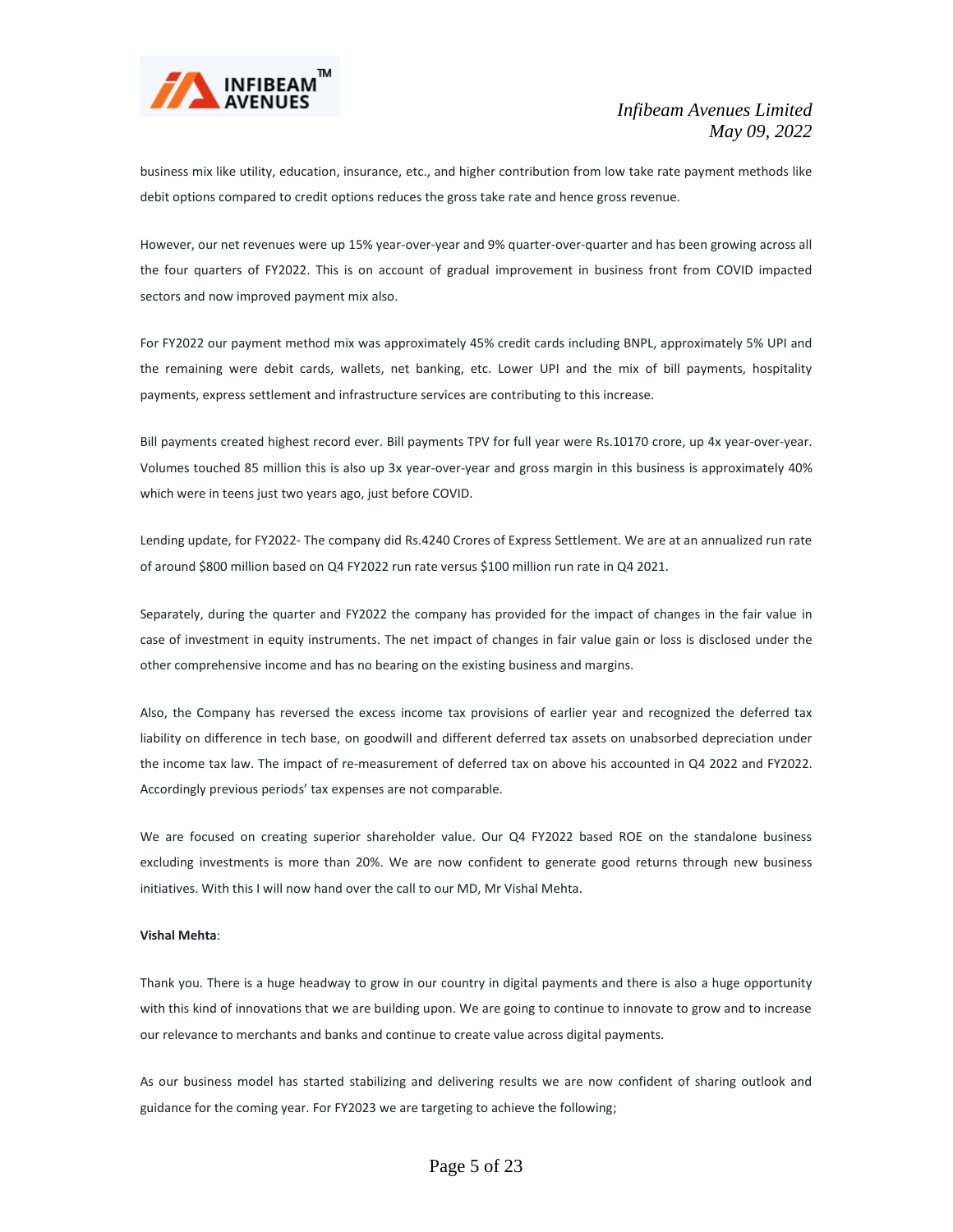

- We expect to process Rs. 4 lakh crore in FY2023. We will be at a run rate at the end of FY2023 at Rs. 5 lakh crore.

- We are targeting 9% to 10% market share of digital payments excluding UPI in India from current 8%.

- Gross revenue is expected to be in the range of Rs.1600 to Rs.1700 crore. The higher range of gross revenue considers faster than expected growth in new business initiatives like lending.

- We expect EBITDA in the range of 170 to 190 crore and a profit after tax in the range of Rs. 110 to Rs. 120 crore.

I will now hand over the floor to the moderator for questions and answers. Thank you.

#### **Moderator**:

Thank you very much. We will now begin the question and answer session. The first question is from the line of Srishti from Wellwin Consulting. Please go ahead.

#### **Srishti:**

Hi Sir. Thanks for the opportunity. My first question is how do we see the payment processing companies losing out on the overall revenue by the shift in merchant payments towards low yielding form factors such as UPI and that is coupled with rising competitive intensity across payment modes, which is driving the overall payments fee yields lower across the ecosystem first is that. Second would be on the broader side of international business given that India has a massive opportunity in itself in terms of digital sales so what is our rationale of going global and entering more geographies given that there might be competition as well and how much growth we can expect coming from those markets in medium to long term?

#### **Vishwas Patel**:

To answer your first question on the digital mix of the transactions, so UPI accounts for 5% of our overall payment that happened on our system so 95% is through the other payment options. We have 200 plus payment options; there are credit cards, there are debit cards and net banking, there are wallets, etc. There is good MDR to earn from these and that reflects in the overall gross revenue and the net revenue increase that we have reported. Second thing is, on the UPI and on RuPay debit card there is a plough-back from the government also coming in, around Rs. 1300 crore for the year that has been sanctioned by the Finance Ministry to the players namely the banks and us. So, those earnings will continue and if you see on a very, very macro picture today digitization is only 21% of our economy. There is a huge headway of 79%, which still needs to be digitized. And the market and the merchant growth that comes in so those kind of digitization effort today when we are looking at so many other payment mechanisms like any type of commerce where payment has to be made, product or service delivered and payment where we need to get in there so be it via student paying to his tuition teacher or a tuition teacher going to Kirana to buy something for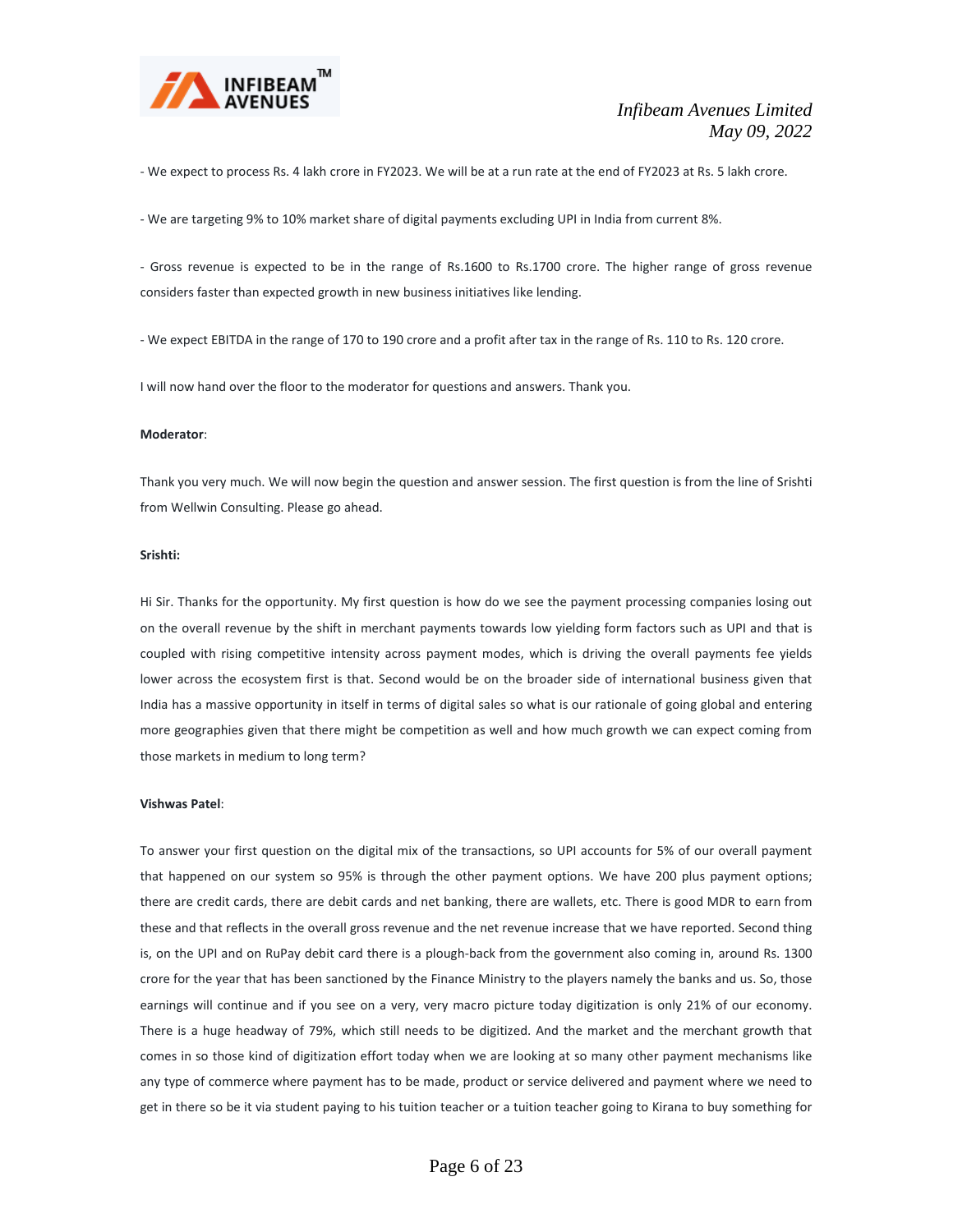

that money or the Kirana paying that distributor for the goods, so the whole ecosystem needs to be addressed. There is a huge headway and I think only four or five focused players like us are looking at the trillion-dollar opportunity here. So, there is money to be made on every transaction that is there and lots of payment options India has, the highest number of payment options and with this overall ecosystem you see that we are adding 8000 new merchants everyday so there is going to be a growth in the digital transaction. We are still fighting against the Rs.29 lakh crore of cash that is there in the market and a huge scope to go after this thing so with this and adding more and more merchants we are making them digital, we are making them credible and giving them lot of access to other related service platforms and finance coming ahead so that is the whole ecosystem.

As far as going international is concerned, India leads the world in the payment technology that in multiple markets that are there. For last 20 years our sole focus has been the Indian market, but over the last couple of years we have seen that the technology that we have evolved is much better even than say United States of America or many others. When we went and tried it out in a test market like UAE with a population of around 8 to 9 million people and still we can do in 2 to 3 years around AED 8 billion worth of processing, so the kind of technologies that we have built here, those are easy pickings and we needed to have a global market, it's good earnings. So similarly that is the whole effort of we going into our tech infrastructure given to banks in Oman, and are now launching in Saudi and today in our Board meeting we have taken approval for a subsidiary in Australia. We already launched a subsidiary in US so with the new form-factors like TAPPay and everything else, it is a very transformative technology in the payments which will work across the world. Anybody right now, instead of putting Rs.12000 for point of sale terminal and then training the merchant, battery problems and giving them printer rolls to print those charge slips, instead, here is a very simple system where you can just download the CCAvenue app on your android phone; you might be in a village somewhere in Mizoram or Odisha and as a Kirana shop owner you can just download the app in your android phone and start accepting payments from credit card, debit card, RuPay debit card from your customers across the town. So this transformative technology really inspires us to not only focus in India but go around the world where we can be a dominating force, so that is the whole proposition. I hope I am able to answer this part.

# **Srishti:**

Thank you so much Sir for the detailed explanation and I will come back in the queue.

# **Moderator**:

Thank you. The next question is from the line of Sanjay Awatramani from Envision Capital. Please go ahead.

#### **Sanjay Awatramani:**

Yes good evening and thank you for giving me this opportunity. Sir for FY2023 you mentioned that EBITDA to be in the range of Rs. 170 to 190 crore and PAT to be Rs. 110 to 120 crore, is this understanding correct?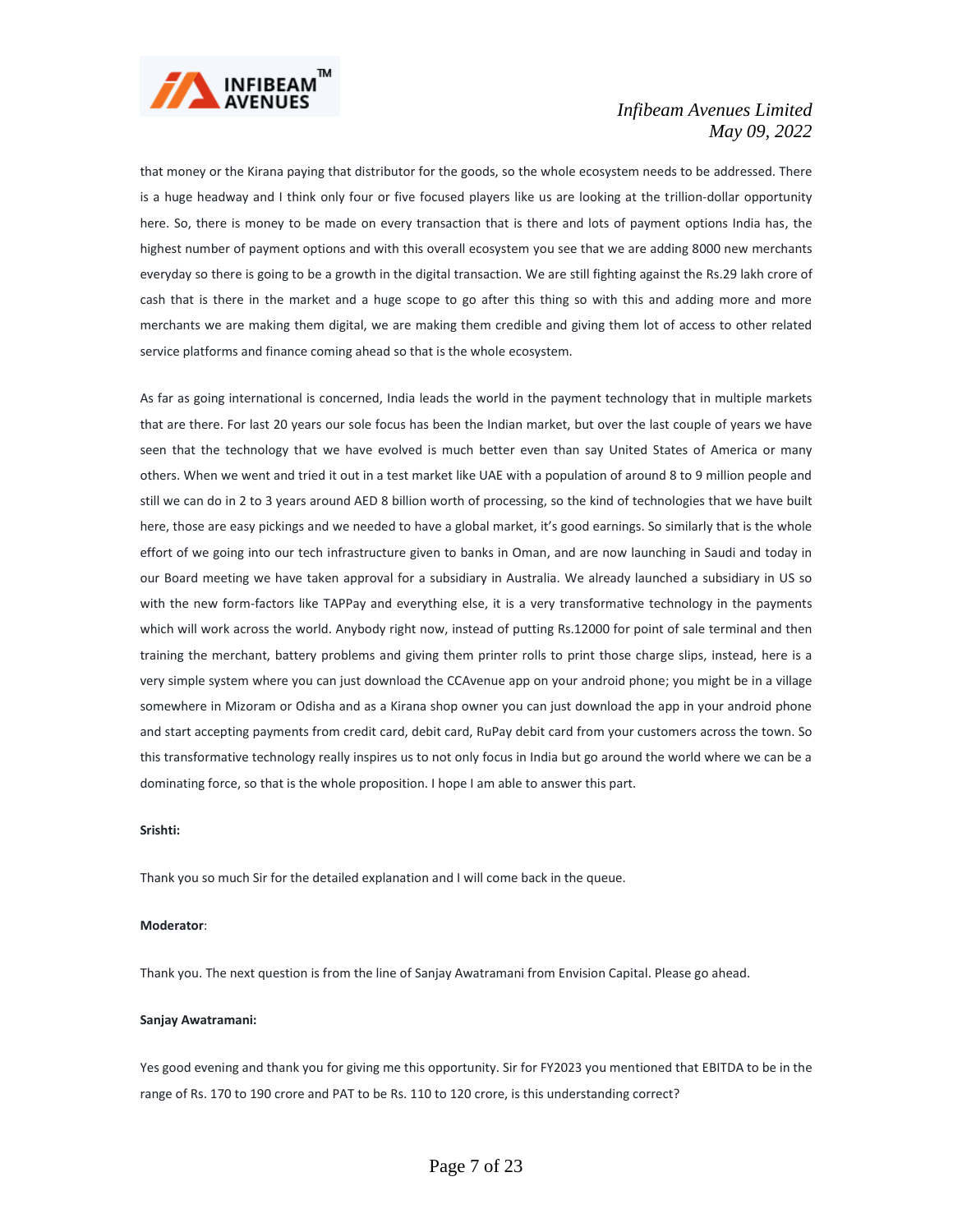

# **Vishal Mehta**:

That is correct.

#### **Sanjay Awatramani:**

You said that you are adding 8000 new merchants daily which are signing up and the transaction charges are like per transaction basis so what will be these per transaction charges? will this be vendor pay or the customer pay how is this transaction going on exactly if you can help me with this?

# **Vishwas Patel**:

So basically the MDR is charged by us on the merchants who accept the payments. Say you go to a Shoppers Stop outlet and you are giving your Visa credit card and buying something say Rs.100 shirt or something like that. So what happens is that the next day the settlement goes for a credit card the average charge average is around 1.8%. What that means is that Shoppers Stop will receive 98.2%, the consumer is not charged anything so you pay Rs.100 through a credit card and you get Rs.100 worth of value be it at Kirana store or at Shoppers Stop. The MDR is borne by the merchant. We charge the merchant. As I said earlier in the earlier question we have 200 different options with different price points. The most expensive are the credit cards for a merchant which is at around 1.8, then comes net banking, net banking is something where on our checkout page in our website you will say I want to pay through my HDFC Bank's net banking, so it goes to the HDFC Bank's page and where you will put your net banking log in and do the transactions, those are little cheaper. Different wallets have different price points. RuPay debit cards come under the RBI so they go from 0.45 to 0.5, but for Master and Visa debit cards and others, so all have different price points so no price is the same. In credit cards also American Express is traditionally higher than a Mastercard, Visa, so these MDRs are borne by the merchants.

#### **Sanjay Awatramani:**

Yes this is very helpful and one more additional thing you said that you are planning to expand in Australia and in the US as well so is there any major capex involved or you are going through the acquisition or just an expansion phase how is this you are moving ahead?

#### **Vishwas Patel**:

So most of the technologies as I said earlier is already built out, so when we go to UAE, let us take UAE as a smaller example where we are doing AED 8 billion a year now. UAE if you go on Emirates Airlines you will find CCAvenue PG there, if you are booking a ticket to go to the top of Burj Khalifa you will find CCAvenue there, so the logic here is that if you see our business model, we have doubled our TPV year-on-year, like this year we have reached the TPV to around Rs.85,500 crore in Q4 and we have almost doubled from year-on-year. This year our TPV is Rs.2,80,000 crore,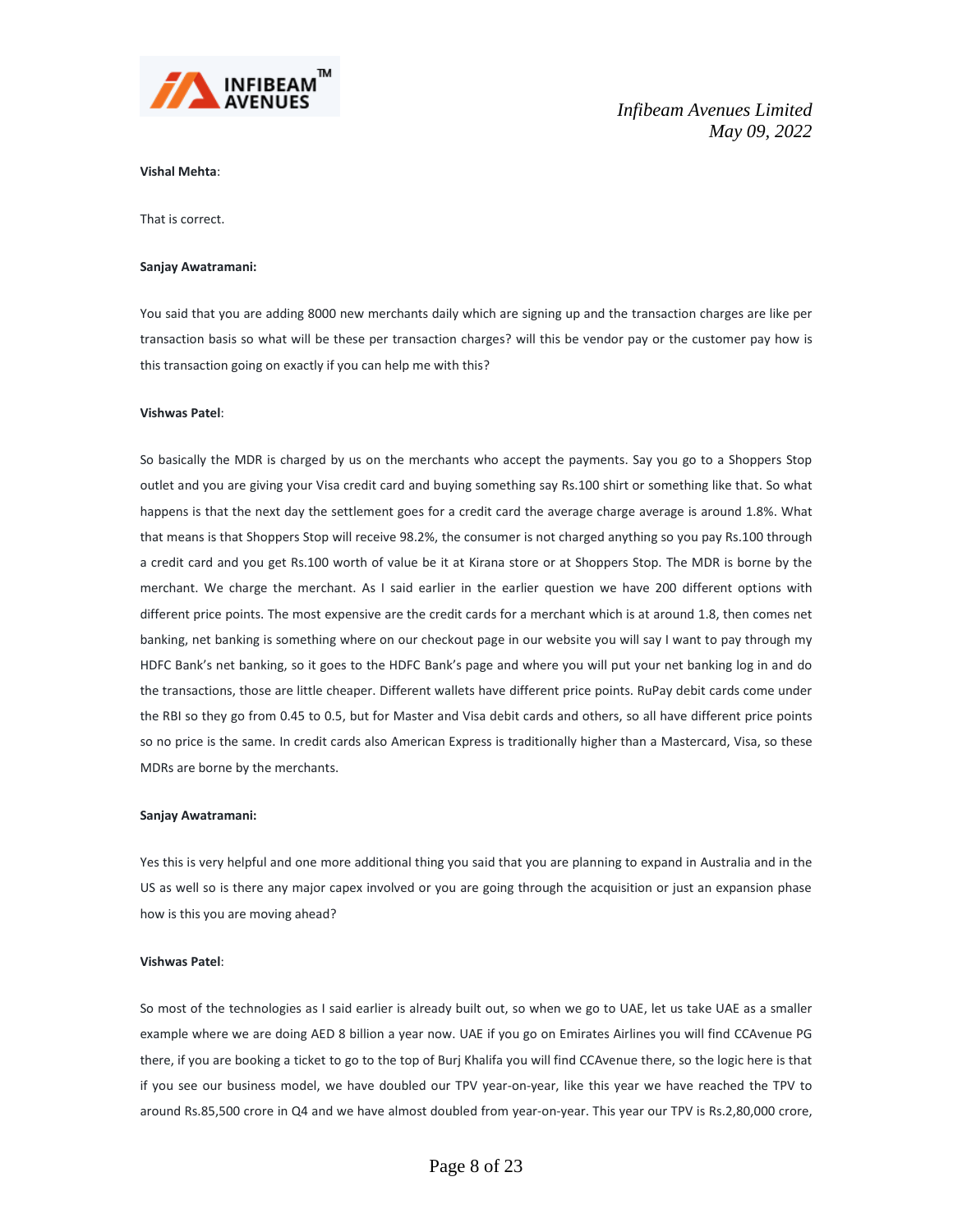

it is a 100% jump, but if you see the total number of resources, the trained people we have it is 600 people that service the entire India platforms, payments, the business in UAE, in Oman, in Saudi. This kind of scalable model you will find only in this IT businesses that we are, so our CCAvenue payment gateway is built in. What we have to do is locally go into any country, tie up with a local acquiring bank and start transacting there. Today in UAE there are only eight people who look after our marketing and local language support so that is the kind of business model which scales so far and there is good business so that is the place where we are.

# **Vishal Mehta:**

To add to just what Vishwas said, our internal bias is always to build and not to buy but we keep on evaluating opportunities from time-to-time and if we find that it is accretive and it is helpful then we would pursue them. There would not be any major capex. We will forward invest somewhat in each of these regions.

#### **B Ravi:**

This actually is because the entire infrastructure is already in place, it is only a little bit of local support and local employment that is needed but the infrastructure works for itself and therefore it is almost like annuity kind of a thing wherever we can go.

#### **Sanjay Awatramani:**

This was very helpful Sir and some more questions if I can squeeze in! Can you share with me the current market share you are holding domestic and global and who can be our exact competitors or if you say the players which are into the same business if you can help me with that?

# **Vishal Mehta:**

Basically, if you look at the payment aggregation space there are a few companies who will compete with us. You may have heard of the name BillDesk which has now been acquired by PayU where we compete for merchants. You would have also heard of companies like Razorpay and they typically work in the payment aggregation space. The one place where we are somewhat differentiated is that we work in not just doing an aggregation but we also provide payment infrastructure to banks, so in other words in our prior calls we have talked about working with the likes of say for example Kotak Bank, so for Kotak Allplay if you take a payment gateway it will be through us and same thing where many of the B2B solutions of HDFC Bank, Mashreq Bank and many others. If you look at the slides that we have sent out in earnings presentation, specifically there is a slide on payment infrastructure, which I would recommend which is slide number six and in slide number six and seven you will find quite a bit about what we do, and specifically slide number 7 where we provide payment as an infrastructure solution. Globally if you look into companies there is a company called Stripe which is based in the US. Stripe offers payment infrastructure solution and not just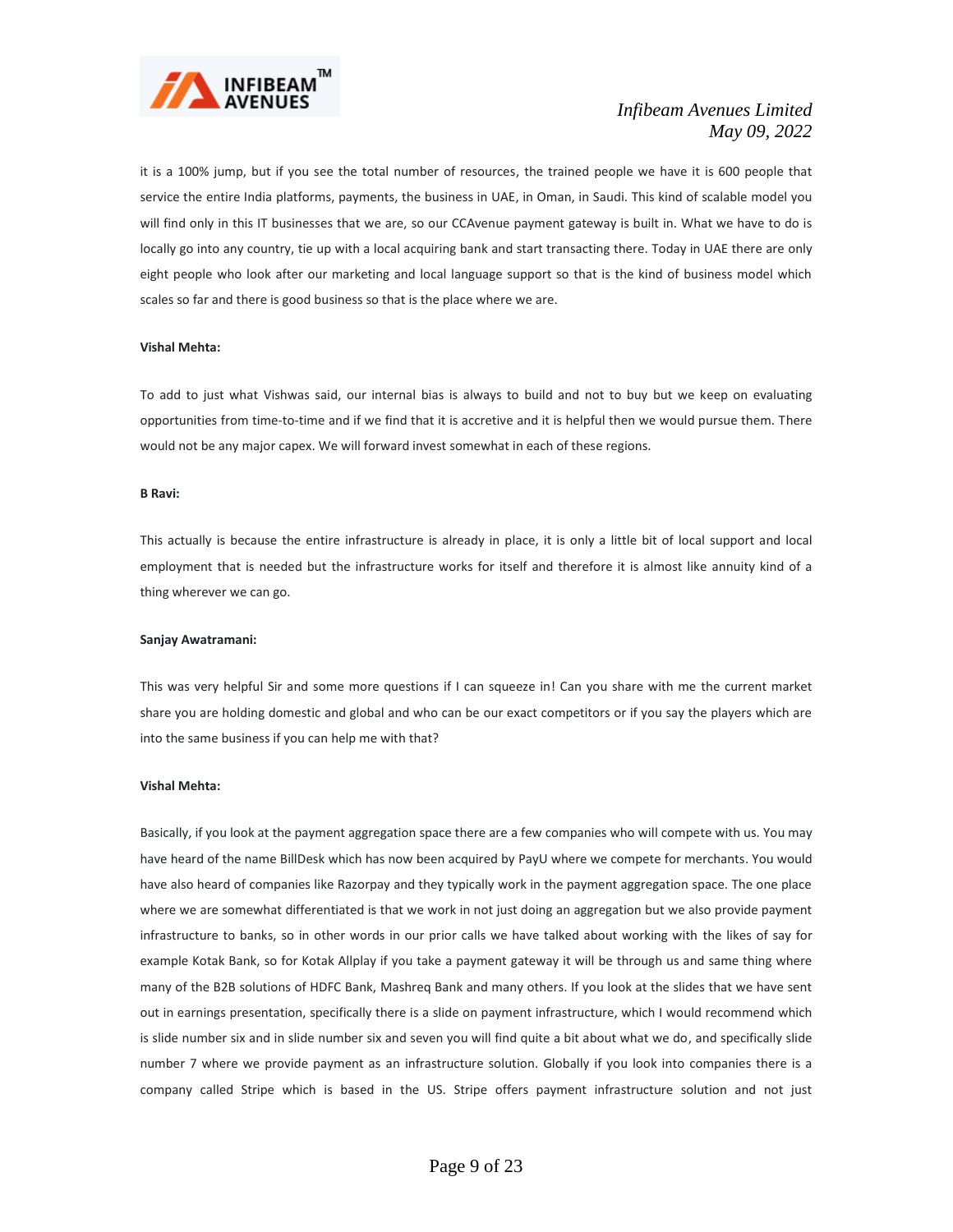

aggregation, so you can imagine that we are somewhat modeled around those with our own nuances, so that is the landscape in terms of the payment setup that is concerned.

Earlier in the call I also mentioned that in terms of the market share excluding UPI because UPI has a lot of transactions happening on P2P so if you exclude UPI currently we believe our market segment share is about 8% and we will attempt to go this year in FY2023 from 8% to 9 to 10% so based on that projections we have come up with our own estimates in terms of how we will look for budgeting in this year.

# **Sanjay Awatramani:**

This was very helpful and thank you for all the answers. Good luck Sir.

# **Vishwas Patel:**

Just to add on to this one what Vishal said multiple platforms have multiple competition, so payment platform if we exclude UPI we are at around 8% going to 10 to 12% but if you see BillAvenue which is our utility payment platform, one of the platforms that is there so on the biller side we have a 90% market share. Even on the volumes we do Rs.10,170 crore on the bill payments part which has grown almost 4x from last year. So there are multiple platforms and multiple businesses, so platforms and businesses you will have to deep dive in our presentation and if you have more queries then let us know.

#### **Sanjay Awatramani:**

As you mentioned that this is the share, I know that we are not a payment bank but all these Google Pay and WhatsApp pay will be into the payment bank right we are just a merchant?

# **Vishal Mehta:**

We are a payment aggregator and if you look at the macros part we are payment aggregators and we look on the top part that is there, where we focus on the merchants and the bank. Google Pay and others are intermediaries of UPI who provide services to consumers, different line of business and cross sell customers other services like insurance, brokerage, all those other stuff that is where their business model is. So they look at the consumer side of giving that and then giving them consumer loans, giving them rail ticket everything, all cross sell other services so that is their model. We are focused on the merchants and the banks. Any fintech earns from three players one is the merchant, other is the bank and the third is the consumers. We are focused on the merchants and the banks; they are focused on the consumers.

#### **Moderator**: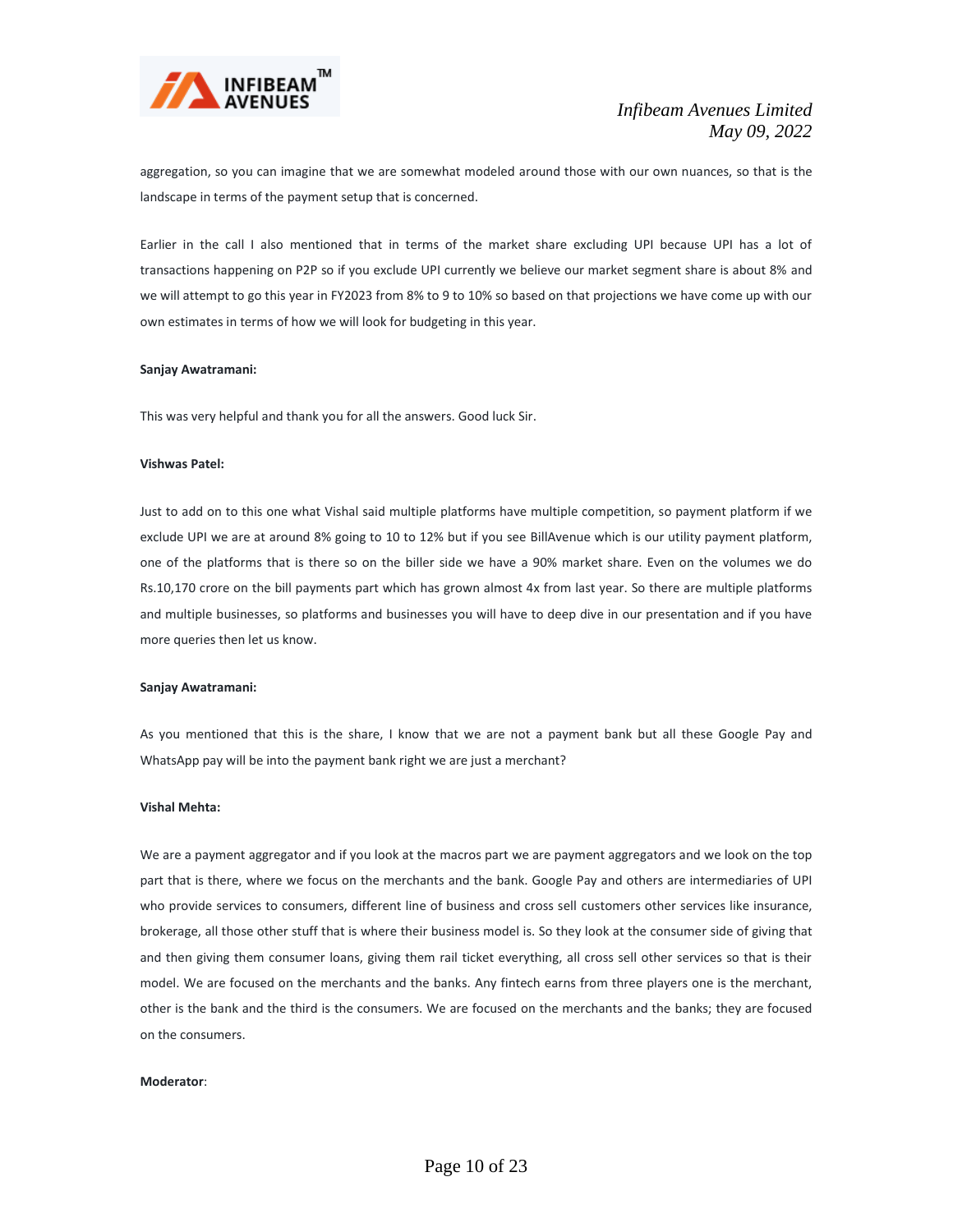

Thank you. The next question is from the line of Priya Harwani from Perpetuity Venture LLP. Please go ahead.

#### **Priya Harwani:**

My first question is on government e-marketplace license which is about to expire soon so do you see any competitors bidding for the same or you expect to hold this position for the next term too?

# **Vishal Mehta:**

So if you recollect we have taken up this project in 2017 and we have been on this project for the last four-and-a-half years. We have built out this system which is very elaborate, so in other words we know there is significant amount of work that has happened. Last year alone government e-market place they clocked more than Rs. 1 lakh crore in terms of total transaction volume and this year it is expected to even be higher. So, to give you a sense, I think, in terms of technology and infrastructure there is significant amount of complexities that are involved in terms of build-out and we have been able to design, build, implement and manage it for the past several years. To answer your question about renewals, we expect that there is always a process that is followed in terms of the government RFPs. But given the scale and complexity we are hopeful that we would be able to continue with the build up going forward. There are provisions in that which gives you extension before you again invite new bids and as soon as we have more announcements on that we will share with you.

# **Priya Harwani:**

Next question on the NUE plan, so what is the current status on that and when do you think that RBI will announce the winner for that?

## **Vishwas Patel**:

RBI has been pretty busy with lot of applications on different licenses so I know for a fact that now the payment aggregator licenses are being rolled out and there are other digital banks and NUE all in the rear seat, so right now we have no particular guidance as to the timeline from RBI, But a lot of consortiums have put in a lot of effort to build it so we expect that they should take up soon. The Governor was asked, he said the word, "soon" so let us see how and when RBI comes in; we have no insights into that to comment.

#### **Priya Harwani:**

This is helpful thank you so much.

# **Moderator**: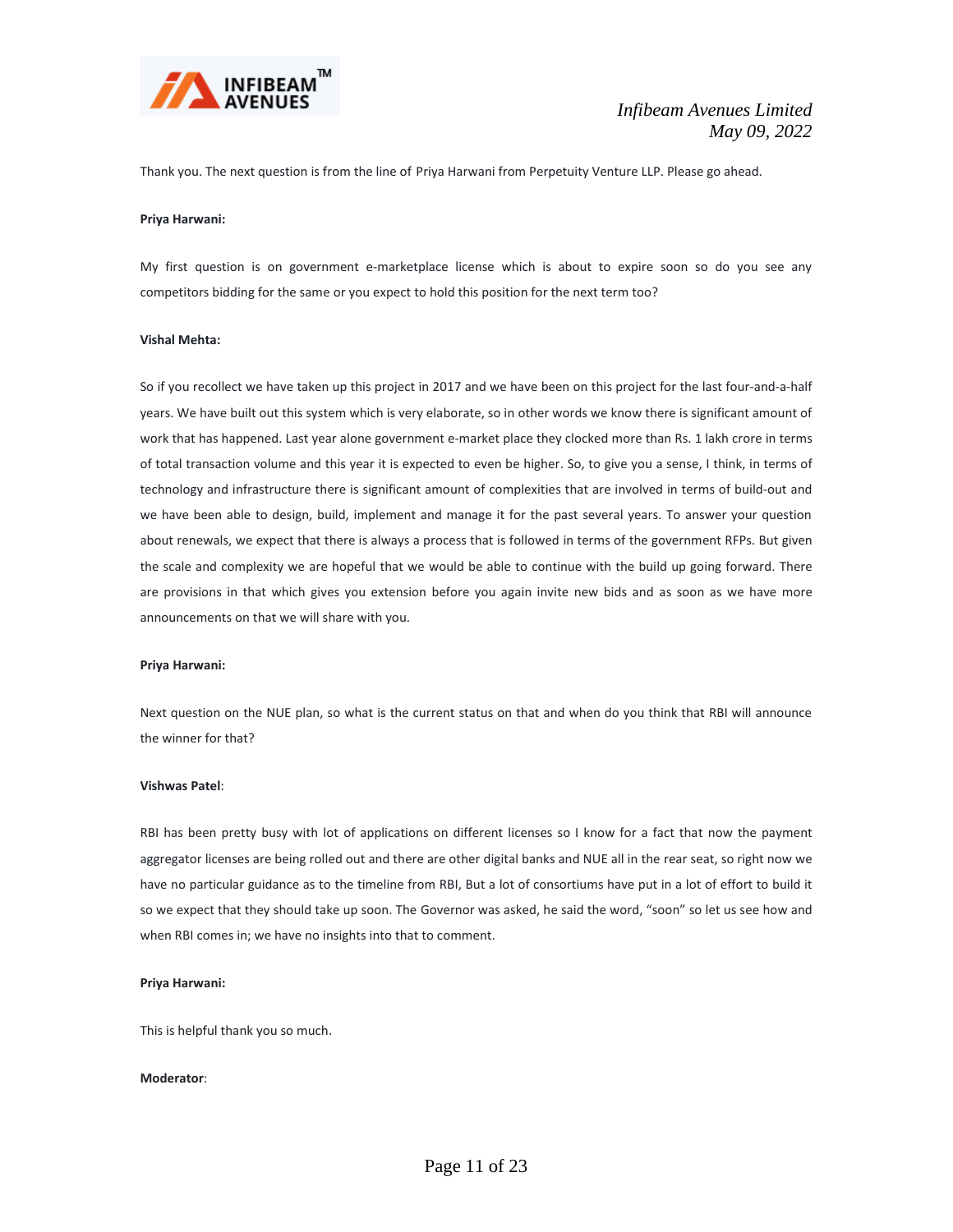

Thank you. The next question is from the line of Sri Karthik from Investec. Please go ahead.

# **Sri Karthik:**

Hi Sir thank you for the opportunity. My first question is let us say for the take rate has shown an improvement on yo-y basis, I wanted to understand two things one is, is it largely because of the spend mix, and two are we starting to see any reduction in competitive intensity by some of the private equity funded players given what we are seeing in the funding market so that is my first question, second when we look at our market share of 8% and you are hoping it to improve to 10%, I am trying to understand using the larger ecosystem who are the players who are actually being losing market share within the payment space, so those are my two questions?

#### **Vishal Mehta:**

In terms of competitive intensity and what you raised in terms of the take rates so we do not expect the competitive intensity to reduce at all, in fact the way we plan for things is to assume and be slightly paranoid about intensity actually increasing with the funded players, so if you look at our past history also there has been a lot of companies being funded. This is not a new phenomenon for us. We have lived this world for the last five years where there is humongous amounts of capital which is coming in. Many of these companies in there give lot of promotions and do activities in marketing to try and see if they are able to capture. With whatever we have, we are focused in terms of ensuring that we are able to keep on building up in spite of these kind of intensities and continue to build out our relationships, have that discipline of being able to work on our plans and build out very strong and defensible tech framework and the infrastructure framework and continue to create more stickiness with our merchants. So I think from that perspective we do not expect the intensity to reduce at all, in fact we expect that it should continue and it may even get into more and more competitiveness, but for that we shall be prepared.

The question in terms of the take rates we have seen that many of the merchants who were slightly dry after COVID picked up so the mix is you know some of the reasons why we have seen improvement in terms of our quarter and we think that as and when we add the quality of merchants and continue to build up we are not optimizing for the mix, we are more optimizing in terms of how do we actually create more stickiness and how do we add more and more merchants, and how do we create our payment infrastructure to become more defensive as we go forward, that is what we obsess on, not as much of a mix. But it is reasonable to assume that the mix will change and update as the volumes keep on building up.

In terms of payment gateway you mentioned that who is losing versus who is not! I think that if you look at the Indian ecosystem we think that we are in the top three for sure. Many of the companies in this payment gateway space and aggregation space in India are unlisted and so there are lot of numbers out there, what we report in terms of our processing volume is the ones where we have successfully processed the transaction and not attempted a transaction. While there may be different practices out there across the industry in the unlisted space it is very hard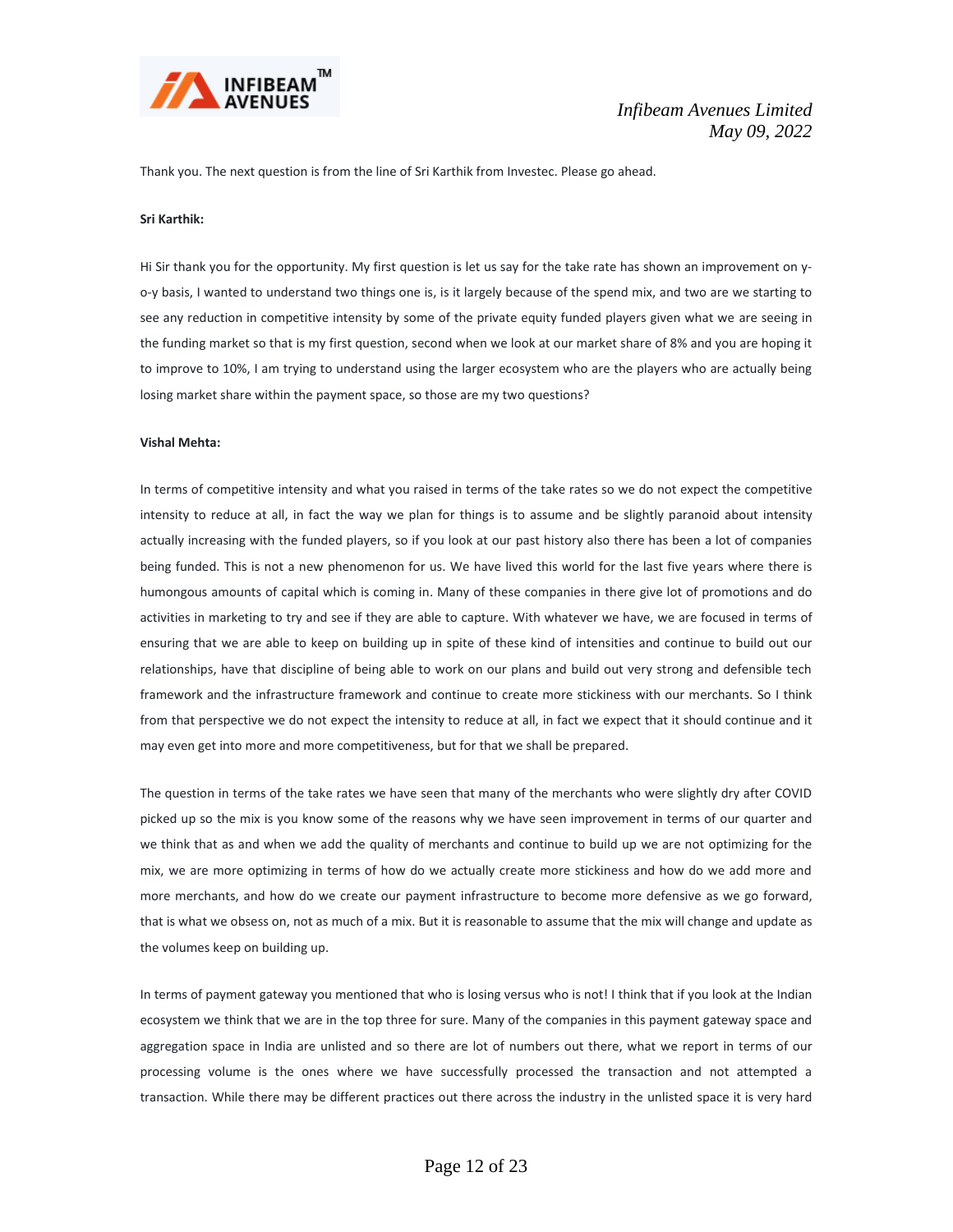

to compare apples-to-apples given that the definition may have a different connotation when it comes to unlisted players, but in terms of market segment share we believe that there has just recently been horizontal acquisition whereby PayU has acquired BillDesk. The perspective that we carry is that the number three guy in the industry bought the number one guy so we still maintain our position, but like I said as different folks in terms of transaction volume we expect that certainly I would not have an exact answer for you, who would be losing market segment share I am sure there are other payment gateway aggregators also who are out there who maybe in the business, but like I said in terms of the profitable transaction volume and processing volume we are definitely out there for sure.

#### **Sri Karthik:**

Thank you so much.

#### **Moderator**:

Thank you. The next question is from the line of Ayushi Shah, an individual analyst. Please go ahead.

# **Ayushi Shah:**

Hello Sir. Sir congratulations on a great set of numbers. My question was that according to me the business model of Infibeam has been appreciated and most people have historically not understood it well. I believe this has been like a reason for the lack of stock price appreciation as well as lack of major investor interest in the company. So what could be done and is the management planning on introducing any names which could mitigate this information gap and create value for this company and in the last earnings call you had stated that the company was planning on aggressively marketing to reach its TPV target of \$100 billion from the then \$44 billion run rate so what kind of efforts has the company undertaken in order to achieve this target?

# **Vishal Mehta:**

I will take the second one first. We are committed to achieving TPV of \$100 billion. We are already at \$49 billion run rate and we expect that we will continue building up. So far all of our transactions have been online transactions, which means that you have either a web application or a mobile app application and we have a take rate on each of these transactions. We are not in the offline point of sale world at all. We have always focused on online. While online has huge growth potential, we will continue focusing on that, but in the offline world with this acquisition of Uvik that we have made and Vishwas talking about a potential app that converts a phone into a point of sale machine rather than you as a merchant spending tens of thousands of rupees and with a printer roll and all the ink cartridges and all of that to be able to support transactions, you can potentially just make every mobile phone a POS machine and so with that not only can the large merchants accept point of sale digital transactions but even the smallest merchants can do it and the argument is that there is a QR code for small transactions well guess what the QR code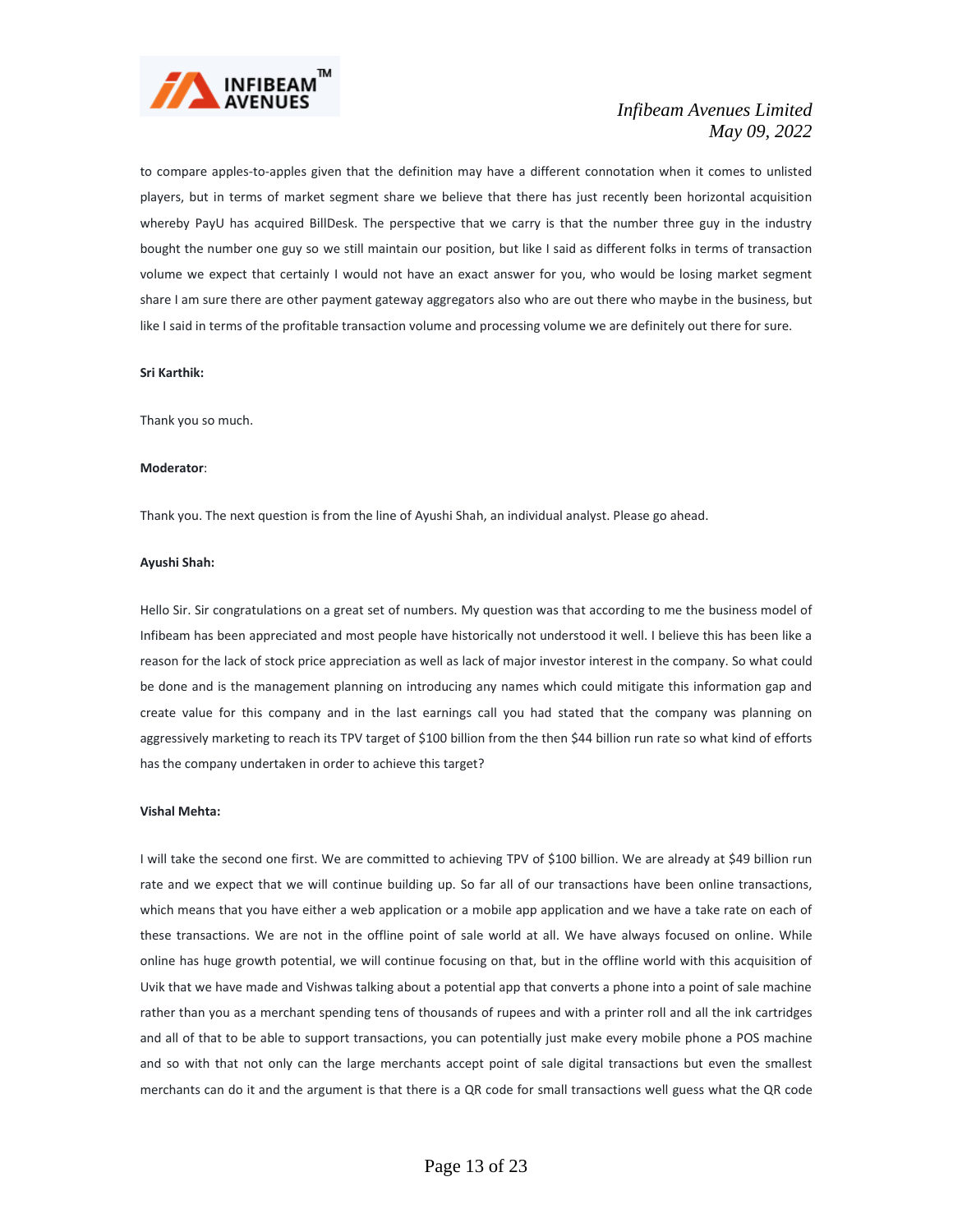

does not have credit, so fundamentally if you are able to build out an application with the technology that we have that accepts not just QR code alone but also credit, debit card, all different card types and practically every payment instrument which is potentially out there then it becomes a very different proposition which we call TAPPay which we are planning to launch and through those launches we will expect to have lot more merchants come in and download the application and utilize it. We have already done a pilot test run and it is there live right now across 5900 locations so we think that in the next few weeks we will want to actually talk more about it so that it becomes very attractive for merchants to be able to try this out and through that we will try to build out more and more visibility. We will of course have certain events. We will try to reach out to more and more merchants, as well as in some cases investors as well to talk about this model.

The first question about how do we actually bring more visibility of our business and business models I think the best thing that we have realized is to work with the right set of agencies that talk about it and that allow us opportunities where we discuss and talk about what we do and that is where we start. We have already made certain headways there and we are going to talk about what we do and not necessarily sell and convince which has been our philosophy. So we expect that and we hope that we will be speaking to more and more potential investors and talking to them about what we do and yes the company has plans to try and see if we are able to get the right investors through execution not optics, so we will continue to focus on execution as we go through.

# **Ayushi Shah:**

That does answer my question. This is a followup question on the QR code part of things, are we concentrating on the rural market then especially for offering those lending services and basically what was previously met by informal credit?

#### **Vishwas Patel**:

We are not looking at only QR code. If you understand the technology of TAPPay, it is transformative and can be used by anyone, not only merchant but anyone to collect any kind of payment. It is just not tapping a credit card or a debit card at the back of your phone but it is also instantly when you are collecting a payment you put it on a calculator type of screen and say I want to collect Rs.125 so there are three options on top, either it is just TAPPay for credit card, debit card or there is a QR code specific to the merchant or transaction which he can just display to the other guy to scan the QR code, the way it is happening now, or third it is a payment link where you can just send a link over WhatsApp and SMS to collect it. All 200 plus options are available. So this is a very transformative technology which bypasses the entire POS terminal, the QR code and everything and it is on a mobile phone of any merchant. Any seller, if you are in a hotel, and you are checking out, so the guy who comes to see whether you have taken anything from the room can tell you, this is the bill, please tap on my phone and close. You do not have to go to the reception counter and check out also. So it is very transformative, it bypasses every kind of POS terminal or QR code, payment link and everything.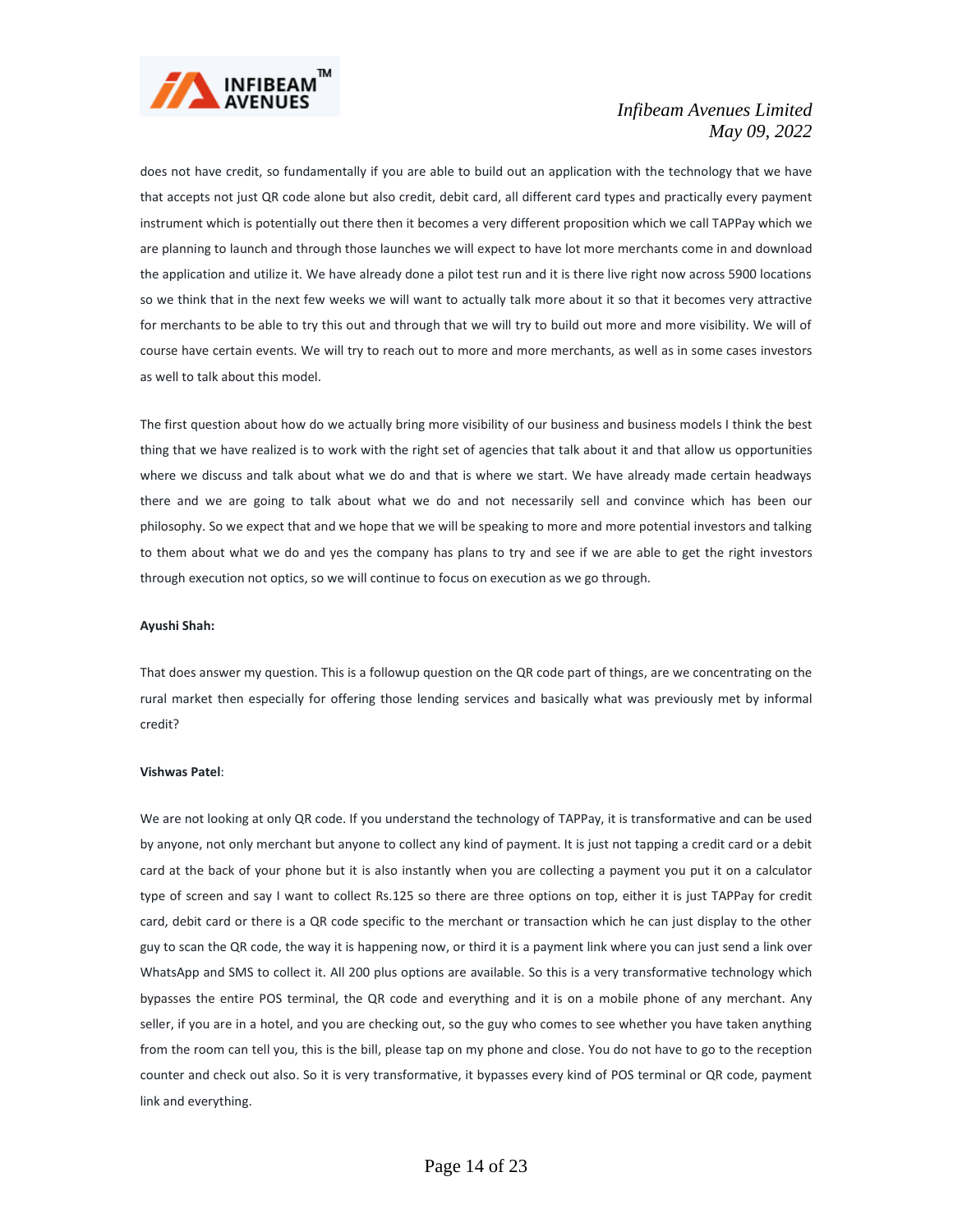

# **Ayushi Shah:**

Thank you so much for the comprehensive answers.

#### **Moderator**:

Thank you. The next question is from the line of Amresh Kumar from Geosphere Capital. Please go ahead.

#### **Amresh Kumar:**

Sir I want to ask a very basic question. When I go to websites to pay my utility bills or some other bills I see your CCAvenue and I see other options like BillDesk and Razorpay, etc., so these merchants for these websites how easy is it for them to integrate say other payment mechanisms like UPI, etc., along with yours?

#### **Vishwas Patel:**

So basically it is up to the utility to integrate how many PGs they want which we cannot control. Ours is an offering based on certain functionality that we can offer so you see CCAvenue, then there is an alternative bill payment that is BillAvenue that we have that works on the same concept where you do not need to go to the biller website, we are getting the entire feed in one thing of all utilities that we have onboarded or all utilities onboarded and can give it into any interface like you go to a bank interface or you go to say an outlet in any small shop across the station in any part of the country, so those kind of services are also there. So it works on multiple ways. It is up to the biller once they put it through our systems into the BBPS network or integrate multiple PGs on their own website, it is billers' choice. Integration depends on their tech team. Our integration is very simple when we say we onboard around 8000 merchants a day, so our pretty much integration is just like copy paste into a system and they can instantly go live on our payment system, so we do one hour activation and the integration is pretty simple.

#### **Amresh Kumar:**

So another question on this point only, nobody is asking this time that net take rates are going down, actually they have gone up in case of quarter-on-quarter basis so can we assume that this trend of decline in net take rates is over or do we still see that phase coming back?

## **Vishwas Patel:**

The net take rates will keep improving. During this pandemic most of those utilities and other transaction went through the roof, education, utility, now those take rates are in a flat fee so say if someone is paying Rs.2 lakh rupees, the rate for a typical transaction here is only Rs.5 or Rs.6 per transaction, but in a credit card or something you are paying 1.8% or 1.0% of a Rs.2 lakh rupees, so that is why the take rate keeps going down during the pandemic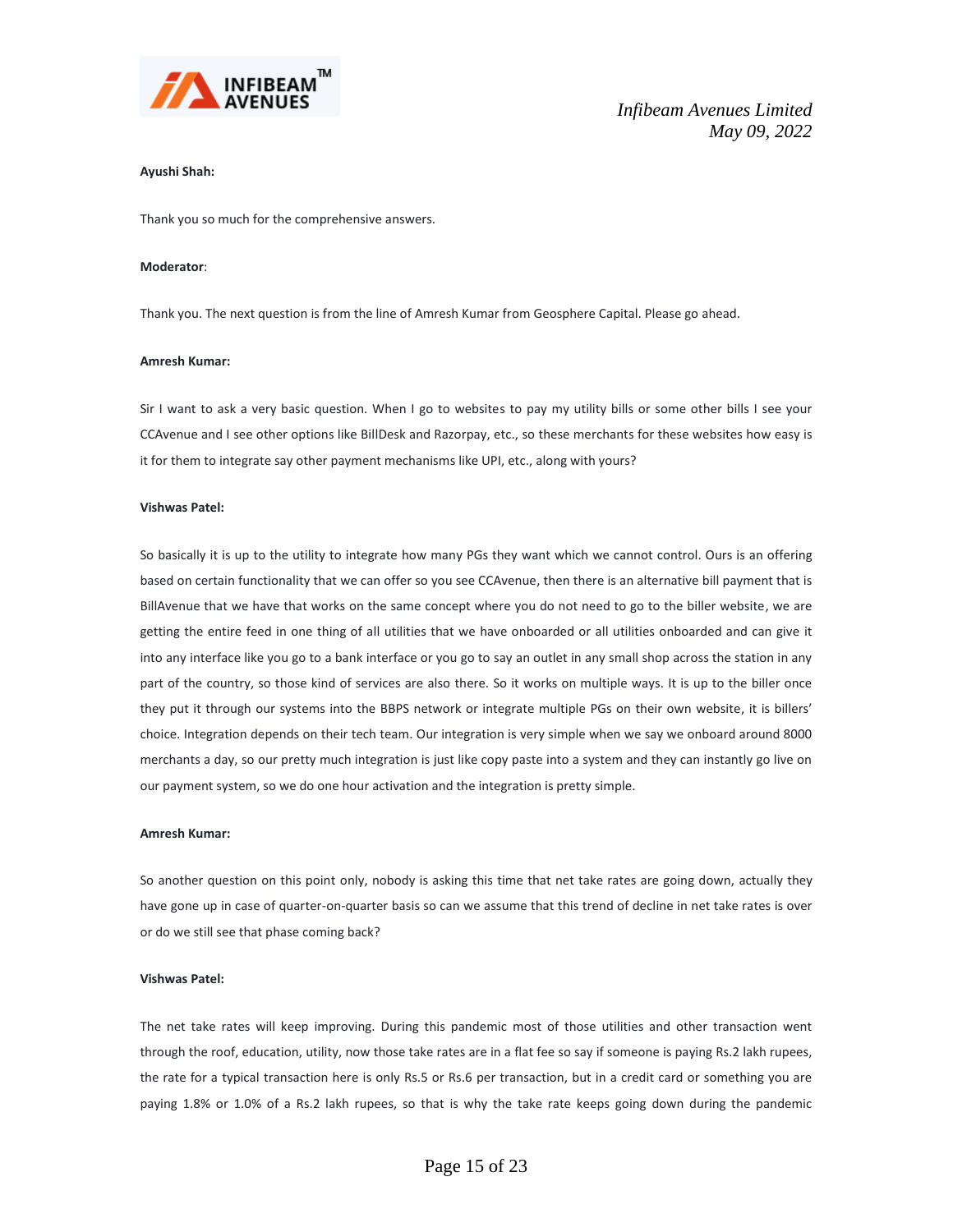

because of the utility and education going through the roof and all the main other businesses which are on credit, debit accept like the travel, hospitality all those were down, so now if you see why the take rates are increasing except for the small blip of COVID again in January, the months of February and March all the transactions came back so you see all this Indigo, we power 22 airlines right, we power all this entertainments, which came back, we power 2000 plus hotels, so all those transaction started coming in which is more credit card, debit card and more on a percentage based take rates right so that is why you are seeing that the take rates are coming back that is the whole reason, so I think in the next quarter also you will see the take rates improving further.

#### **Amresh Kumar:**

Got it Sir. Understood. Thank you.

#### **Moderator**:

Thank you. The next question is from the line of Gunmeen Kohli from KRChoksey Shares and Securities. Please go ahead.

# **Gunmeen Kohli:**

**T**hanks for the opportunity. This offline tap through app system which you just spoke about this will be offered exclusively to the current merchants and new merchants or will you be looking to monetize the same by offering it to other players, that is the first question and secondly can you run us through the unit economics of this and how similar will it be to the current POS ecosystem?

#### **Vishwas Patel:**

So basically as I said if you were a merchant in any village or town or in a city or anywhere right you just go to the android app store and just download CCAvenue TAPPay, that is the app that is there. What that enables is that then as a merchant just two to three minutes online onboarding with the eKYC and e-signing everything and then you become a merchant, and go live. Now it is very easy, simple to use, what we say that we have made it very easier to kind of solution that even the villager at a ground level should be very easy to understand. So if you are putting in an amount say Rs.500 it is like a calculator and you just enter all the options of TAPPay and everything. What does the POS terminal do? POS terminal also does the same thing. POS terminal you have to swipe the card or do a contactless card and just do the transaction. QR code also is there that the QR code is displayed on a sticker instead it will be displayed on this TAPPay phone only where any potential customer can just scan it and do the transaction. So the unit economics is almost zero from a Rs.12000 POS terminal that are deployed by the likes of Pine Labs and many others right. In the market that is there today this is a solution that can massively perpetuate. Today the acquiring side is suffering in India because that is why even you go to villages and towns you do not find POS terminals in these Kirana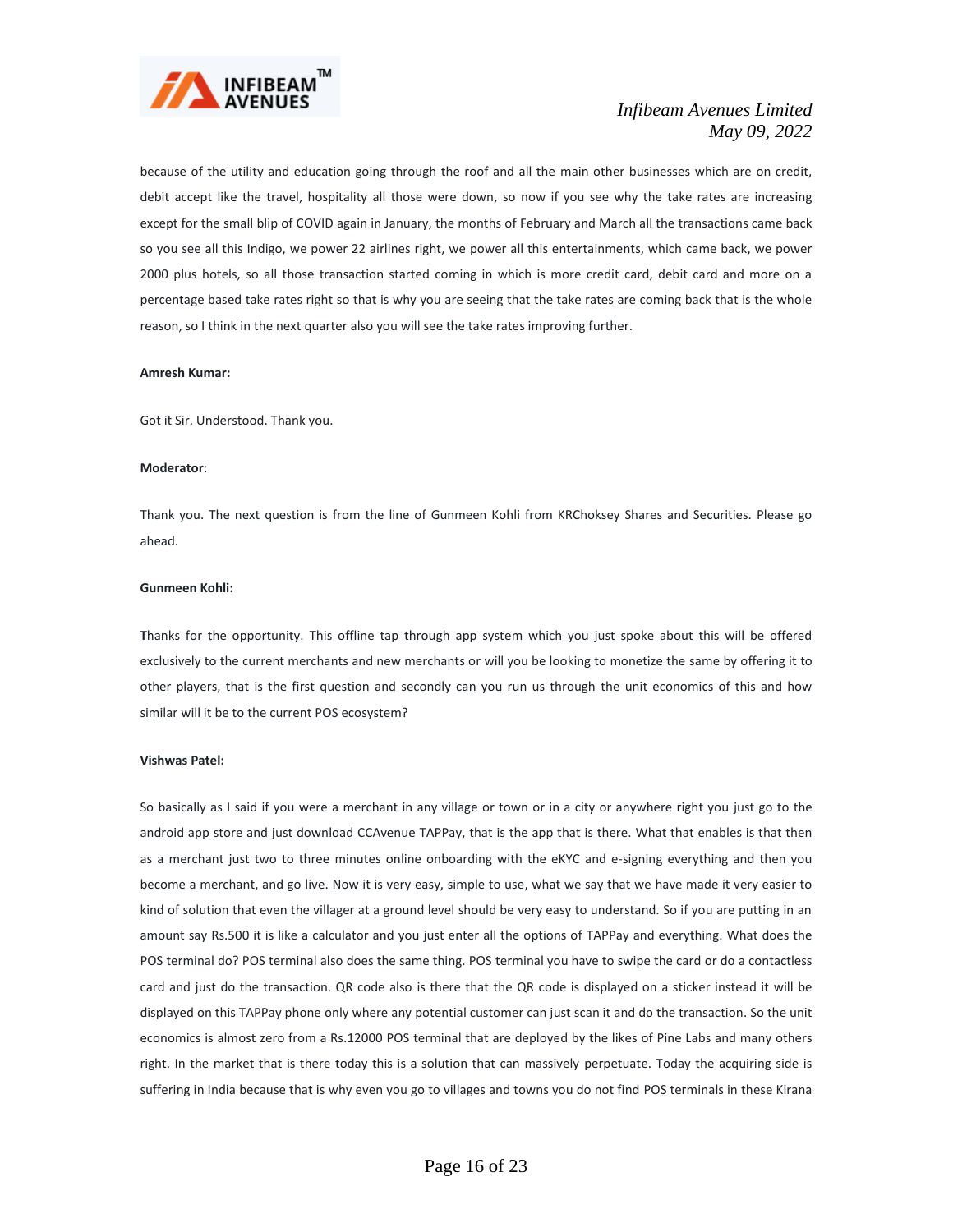

shops and others where it makes all the benefit for them to start accepting cards, because there is zero taxation for the level of business that is there, but the penetration down to the ground level is not happening, so you see many salaried guys at the end of month going to an ATM withdrawing cash and then trying to do a transaction in these villages and towns, so the thing is that how do we grow the acquiring base, so this is the kind of unit economics that is just download app and start acquiring. Hope it is clear.

# **Gunmeen Kohli:**

Pretty much so another part of the question was what would be the percentage of every transaction Infibeam would be keeping and how is it different from the current ecosystem and on my first question again if we are using to monetize by offering it to other payment aspects as well?

#### **Vishwas Patel:**

As far as the monetization is concerned, the current take rates whatever that is there in the offline world is the same, it is thus the cost of the deployment and everything that comes down so if you are paying say 1.8% on a POS terminal as a merchant you are paying for credit card or Master Visa credit card in the TapPay also you will be paying something similar or little less because of the present scenario, but overall said and done that is there the unit economics and the earnings and the take rates will remain, the cost to them will remain the same, only thing is the cost of deployment which is a major factor of putting a Rs.12000 terminal, servicing it, India is a huge country you want to service a small villager in Manipur it becomes very difficult with local language and other support and other things. Here it is something which the phone lines are so well spread out, 1 billion plus SIM cards in the country like every village and town with the connectivity and data so very simple just download an app and you can start accepting so the unit economics the cost is of the deployment, training, the charge slip cost and other which you are saving, the end percentage of charging remains the same for the merchant, so our profitability should improve in TAPPay kind of scenario.

# **Vishal Mehta:**

To add to just what Vishwas said you need Rs.4000 rupees android phone. Anyone who has android smart phone which is Rs.4000 rupees and higher will have all the functionality and features that is required for TAPPay to work.

# **Gunmeen Kohli:**

Got it and we will be exclusively offering this to our merchants; we do not have any plans to go out to other payment aggregators?

#### **Vishwas Patel:**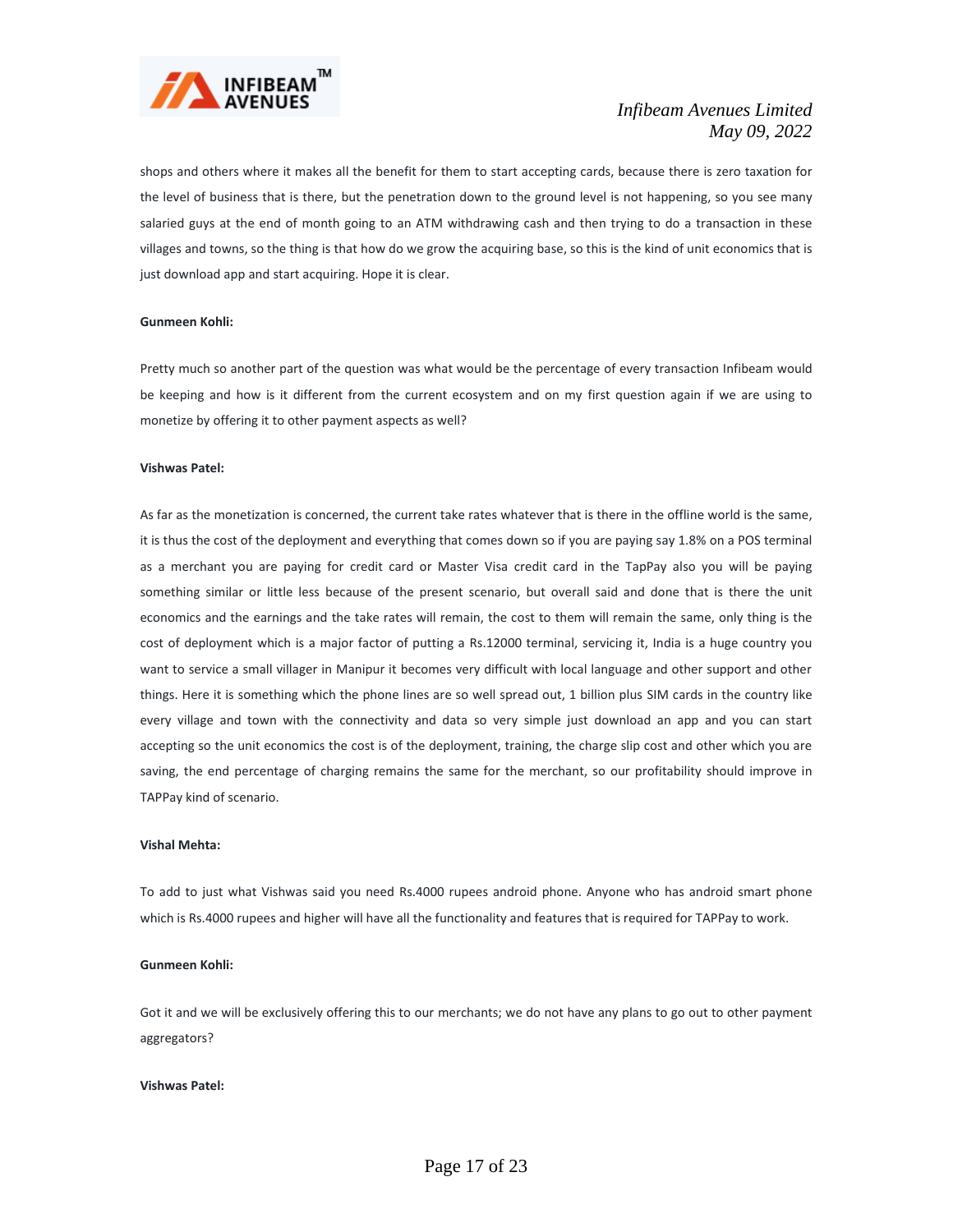

The idea here is definitely we have a huge merchant network, sellers within CCAvenue, within GeM sellers, the whole ecosystem that is there you had a new technology and you add a new system and that whole ecosystem on the other side all the banks relationship and on the other side all this 5 million plus merchants and the new merchants we were able to tap instantly with all the KYC agreement done, so the first choice is yes definitely we are going to explore it within our merchant base. Like say in hospitality we have Taj group of hotels, Oberoi, ITC, Lemon Tree and 2000 other hotels. How do we give this kind of solution to them where they can have instead right now they have three or four terminals on their checkout counter, they can have 18 and 20 where they can collect it in swimming pool or in your room or everywhere, so that is kind of penetration because there is no POS device cost.

Definitely we will be monetizing within our systems. Our bank partners is also we will be working with some of our banks on both modes because ultimately our CCAvenue merchant we are acquiring transaction in the backend through a bank, so working with that bank with their network and our network will also be on the plans, but as I said this is a transformative revolutionary technology which will transform the current way of offline business so we are taking it international also so multiple monetization plans are there. You will see the results in the coming quarters.

### **Gunmeen Kohli:**

Thank you. That was quite comprehensive. Good luck.

#### **Moderator:**

Thank you. The next question is from the line of Anil Nahata, an individual investor. Please go ahead.

#### **Anil Nahata**:

Yes thanks a lot. My first question is that I am seeing in Q4 as well as in the projections that revenues are not being able to keep pace with the increase in the TPV and with a positive take rate basically so is this something that is going southwards on the platform businesses other than the payment business?

#### **Vishal Mehta:**

So as far as the payment business is concerned the take rates have improved in Q4 compared to what Q3 was and in terms of the platform business as well there is actually given segmental results so if you look at the segment wise comparison in our results for Q4 you would see that in FY2022 on March 31, 2022 which is the last quarter so out of Rs.369 crore, Rs. 327 crore came from our payment business in the last quarter and if you look at the processing charge you will be able to come up with the take rate on that and there is a difference between what we would earn out of a GeM transaction. GeM transactions are built out as well which we have communicated in the past, but you will be able to get a perspective in terms of what the differential is between the two.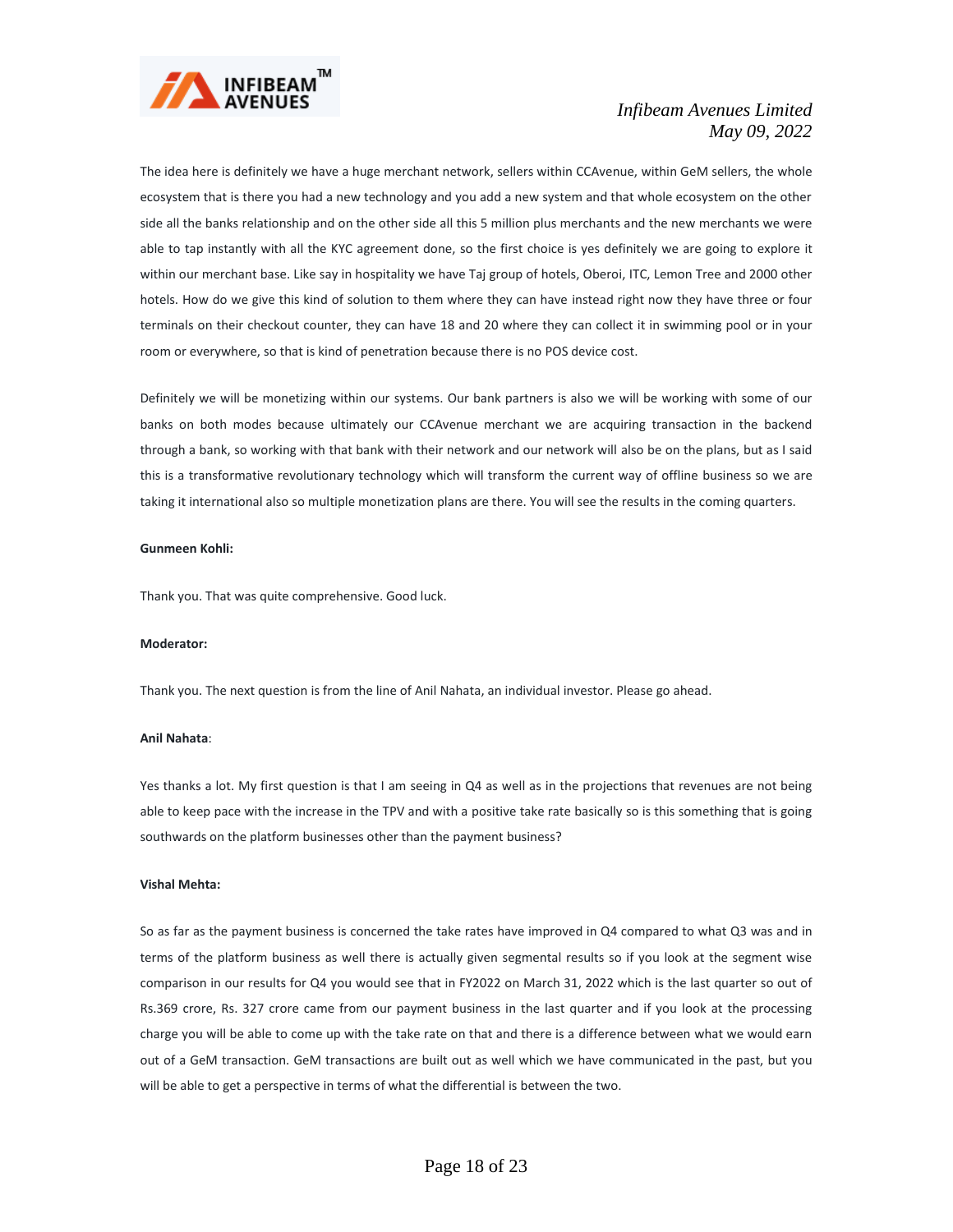

# **Anil Nahata**:

I appreciate that. I think may be my question was not clear. See I am seeing on one hand like for example in the projection also that the TPV is going to be merely 50% increment from this year to the next year, how is that the gross revenue or the EBITDA kind of levels we are seeing an increase of 30% so where is the delta of 20% coming in, actually I would think that if TPV is increasing at 50% and the net take rate is on a positive direction the revenue actually and the EBITDA should be even bigger thing with operating leverage and everything else?

#### **Vishal Mehta:**

That is a good question so what we have looked at is that when we want to get into the offline business that there will be some forward investment that we will make in terms of people cost as well so if you look at the businesses that has evolved in the offline world, the likes of Justdial and many others, they have essentially forward invested in terms of the penetration. Even if it sounds very easy, we do not want to assume that it is going to be easy for someone to just download an app and start working so we will have set of people who will assist in terms of the initial, say, one day training. There is a chance that we may work through affiliate networks as well and incentivize them to be able to penetrate. Vishwas talked about working with banks and bank network. For all the banks who have terminals and terminals that are at end-of-life, we will be able to offer the opportunity to them as well to be able to give it into their network. Like I said we have done a pilot with more than 5000 different implementations so we have got a very good insight in terms of what that potential will look like and how do we incentivize the entire channel, so based on that, Yes, you are right, we have built in that as part of our projection and we think that is a fair way and a reasonable way to be able to think about what the next year for us would look like. There is a chance that we are able to get a huge penetration from our own internal merchant base also for the same technology, but that would not be additional merchant, that would be the same merchant base, so the pivot that we are working on is how do we keep on increasing the merchant base and as we go through other channels we will increase the merchant base. For the merchants who are already using us we have our merchant base and going after the additional merchant base is where we expect there will be some spends. We will also spend on marketing and being able to reach out. There was an earlier question around the visibility front and we will spend that capital in terms of reaching out to the right set of audiences.

# **Anil Nahata**:

So thanks for that. The second question I had is a couple of other things that we sort of announced last quarter and one of them was TrustAvenue and one of them was kind of launch into Qatar I believe so where are we on that and what kind of revenues do you believe we can see in FY2022-2023 or what kind of tractions we can see revenue is a different word what kind of traction we are expecting on those two things?

# **Vishal Mehta:**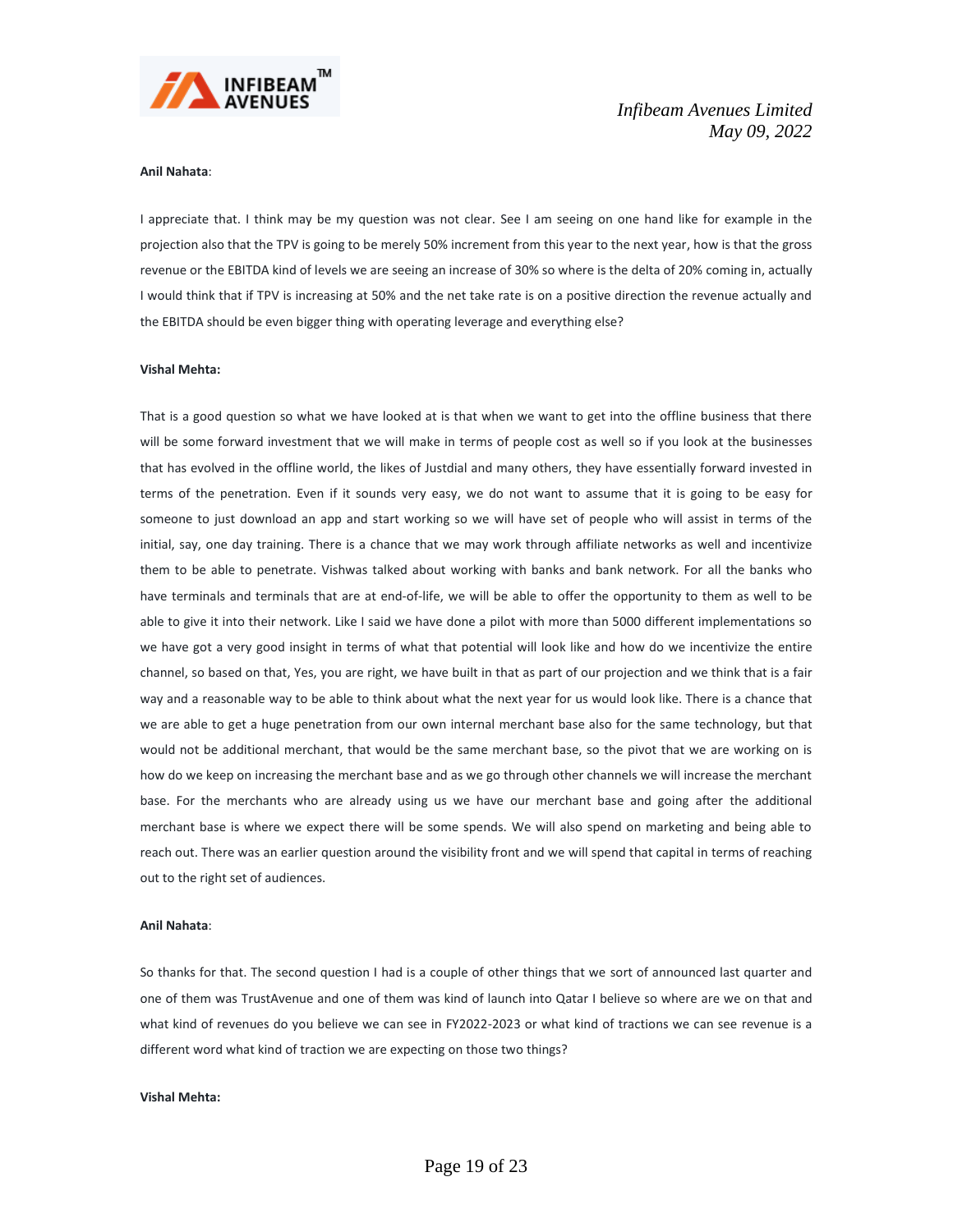

TrustAvenue is the platform that allows any merchant to avail loans and whether it is, a small sized merchant or a large sized merchant and a company like us who processes payment for merchants have certain advantages because we have real time visibility in terms of how much they process, not just the CIBIL score and the GST returns, but we have lot more data about the merchant in terms of what is happening on real time basis and there is a process which is called straight-through-processing which is called STP, so what that means is, if you are a merchant who has been processing with us for the last several months then based on that it is much easier to come up with a credit score and a credit requirement for you. We are offering it as a platform for all the merchants who are there on CCAvenue and then potentially opening it up to merchants also where we are a platform provider. So to answer your question, we think that there are two avenues that we are focused on as far as lending or financing is concerned. One is where we say we are going to do express settlement and in terms of express settlement we are at a run rate of \$800 million which means that when a merchant processes payment through us we give them money after two days to five days as per RBI norms, but we opened up something called express settlement where we give the money the same day. If you pay on Make My Trip for example we give the merchant the same day the money and we will discount that and fundamentally what that means is that we settle it faster and that allows us to open up a channel because there is no cost of collection, so that is one place that we think is an interesting one that we built up, and given the merchant base will keep on improving and increasing and as we process more transactions that our appetite to do that because it is in our opinion almost zero risk lending, so in that we will continue building up and the cost of capital is very low single digit and we are able to monetize on that, so I think right now like I said we are doing \$800 million we will end up doing more this year so that is one place and that will scale up with the business, because, you can understand the flywheel, with more merchants, more processing, more opportunity to do express settlement so that is one place will do. In the second place like I said is that because we sit on platforms that have merchants and CCAvenue being one of them as well, we think of this as an opportunity to reach out to all of them and merchants across different platforms will have different requirements, some will have requirements of SME loans and others will have requirements of bill discounting of orders as well as bill discounting of invoice. Those are two different concepts and we think that if we are able to offer that, there is a good chance of 50 to 100 bps margin for a company like us to be able to facilitate such transactions. So, we think that we are in the business of making merchants, we use the acronym internally called **DCB** it is making them digital, making them credible because when you make them digital that is when they become credible and with credibility, we will open up bankability, so we are in the business of making merchants **digital**, **credible** and **bankable** that will summarize quite a bit of what we think we want to do with the TrustAvenue platform. We have not segmented exactly out of projections what numbers we will deliver out of TrustAvenue in the financing business but if you look at the earlier comment that I made, we give a revenue expectation of Rs.1600 to Rs.1700 crore. The higher range of the gross revenue is expected because of the new businesses like facilitation of lending.

## **Anil Nahata**:

Got it thank you so much.

#### **Moderator**: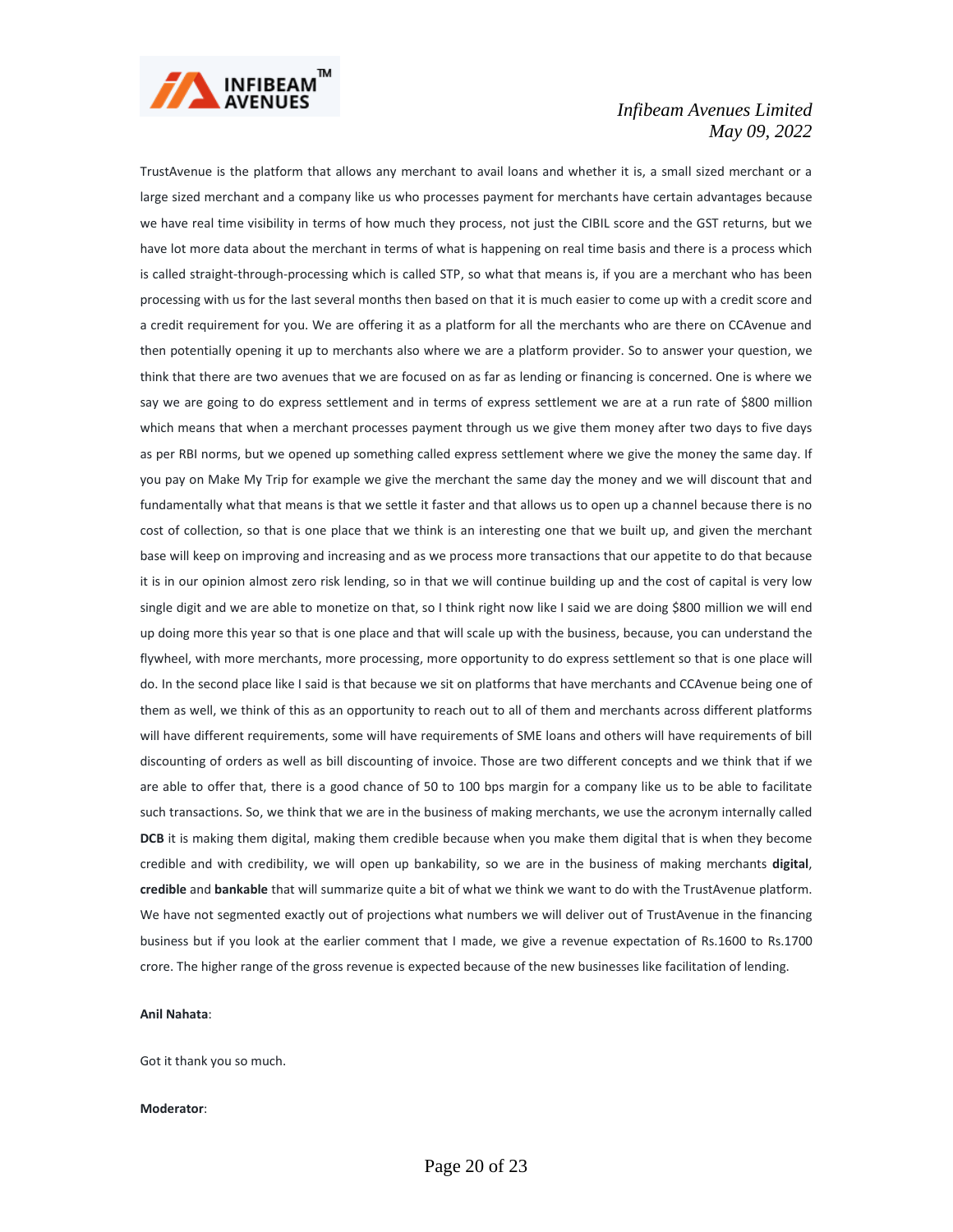

Thank you. We will take one last question which is from the line of Hitesh Panara, an individual investor. Please go ahead.

# **Hitesh Panara:**

My question is to Mr. Sunil, the CFO of the company. In the consolidated financial statement, it is mentioned that net change is a fair value of investment in equity instrument, can you just explain the nature of that entry, what is the meaning of that net change, is a fair value of investment in equity instrument because it is loss of Rs. 72 Crores so what is that?

#### **Sunil Bhagat:**

The Company has invested in certain companies whether it is listed companies as well as the private companies and these are the companies in which as of March 31, 2022 we are supposed to provide the impact of mark-to-market. This is nothing but the mark-to-market impact of changes in the fair value of investment like Suvidhaa, major part consisting of our investment in Suvidhaa Infoserve where the cost which was booked in the books of accounts is much lower than the realizable value in the books of accounts that is the reason we have provided. This is nothing but the changes in the fair value estimate, it may also be positive in the next quarter.

# **Hitesh Panara:**

It is not a net loss for the shareholders of the company because Rs.84 crore profit after tax.

# **Sunil Bhagat:**

It is not a net loss for the shareholder, it is provision for the changes in the fair value of the investment.

#### **Hitesh Panara:**

Why our EBITDA growth is only 2% year-on-year because Gross Revenue is Rs.1293 crore and compared to last year it was only Rs.676 crore but then also growth in EBITDA is only 2% so can you just explain that, like company is getting revenue more and more year-on-year but then also growth in EBITDA is only 2%, why is it that?

# **Vishal Mehta:**

I will take that question because it is slightly strategic. See as a company we have made a call that we are going to increase our market segment share and we are not going to take up transactions where we lose money, but wherever we are slightly positive, neutral and make money we will continue building up from there and I think that is part of our conscious call to be able to build up a larger base of merchants and larger base of transactions and larger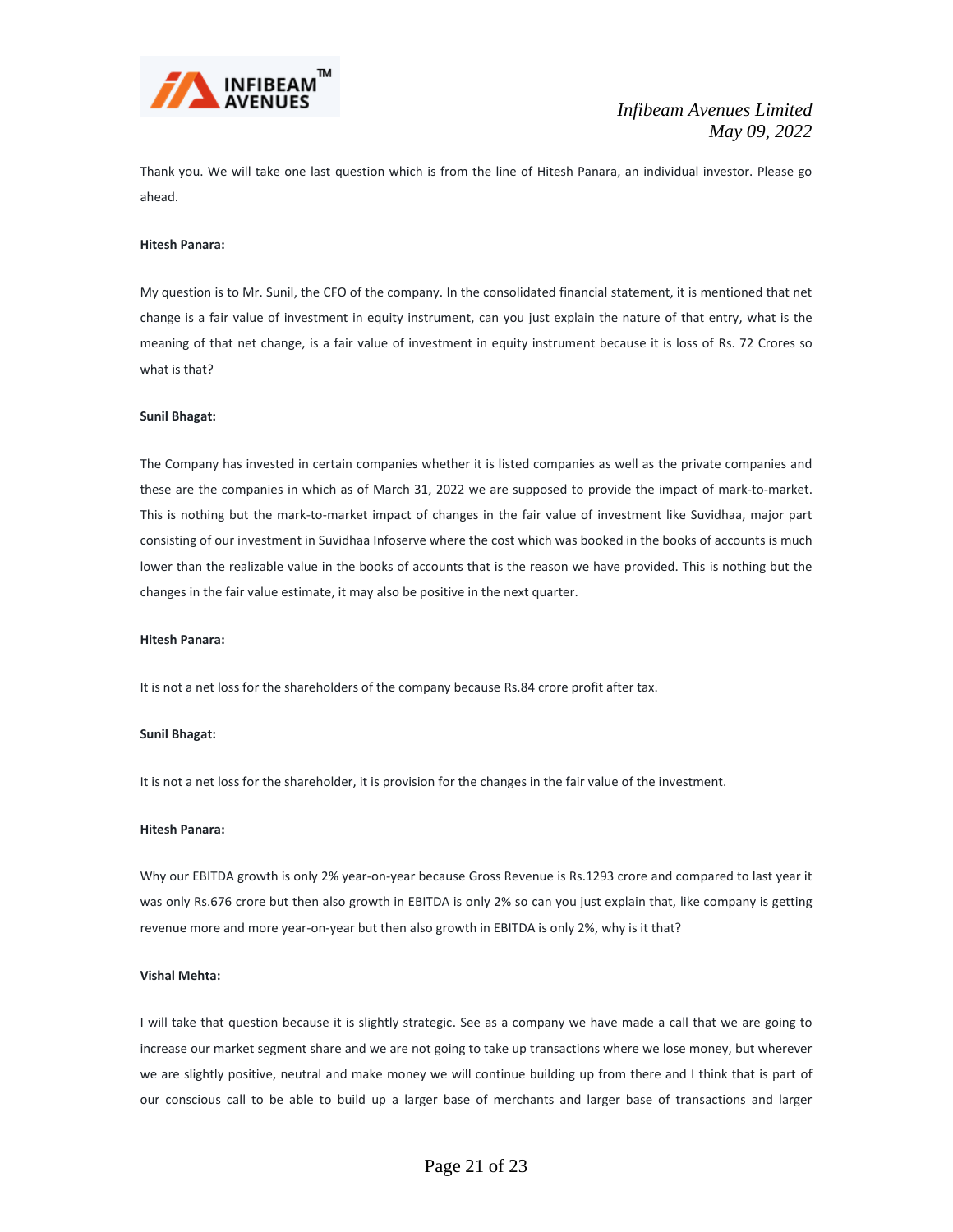

volumes, so while we are optimizing our business we also want to be conscious of the fact that we should keep on building out the base of the merchant and the transaction volume. As I talked to you about this earlier that financing is a very important portion of what you can monetize on or one can monetize on and we will continue building up on that, so it is a conscious strategic call we are not just optimizing on EBITDA we are optimizing on stickiness, on merchant growth in terms of the number of merchants we are optimizing under transaction volume, but one thing I can tell you is that we are not going to add or keep on adding transactions anywhere we are losing money. We have not done that for so many years and we will not do it today and we will not do in the future.

#### **Hitesh Panara:**

In FY2021 our gross revenue was Rs.676 Crores and net revenue was Rs.233 crore but now in FY2022 our gross revenue is Rs.1293 crore but net revenue is only Rs.259 crore so that is why EBITDA is only Rs.145 crore and compared to FY2021 it was Rs.142 crore, so let us say in FY2023 as you said our provision is for Rs. 190 crore EBITDA compared to revenue of Rs.1700 or Rs.1800 crore, so is it possible that down the line, five years of four years down the line our EBITDA growth is around 15 to 20% in whatever kind of model we have in our company instead of 2% or 3%?

#### **Vishal Mehta:**

Technology is evolving. We are investing, like I said Uvik is just one place that we have invested but one thing we know is that it is going to be a competitive market and in a competitive market we will continue to build out our own differentiators, so to answer your question in terms of growth of EBITDA it is really about optimizing for the long term. We want to continuously optimize while being very conscious about what we are building out today for the next 18 months so we have to have two lenses while we are building out our future, one is what are we projecting for the next 18 months to 24 months and then what do we require as business so that we remain super competitive and work on transformative technologies going forward. While I may not have an exact answer for you but what I can tell you is that based on the initiatives that we have picked up, we feel very confident about what we are building out today for the future. Like I said we are not just optimizing on a specific number but we will continually update you in terms of any changes to the EBITDA margins that we expect to see going forward. Right now it looks fairly positive to us. We have budgeted for all the activities that we are planning for this year and should there be any update and changes we will definitely keep on communicating that to you.

# **Hitesh Panara:**

As far as revenue is concerned what is the approximate revenue we earned from the Jio platform particularly, is it a profitable business because the kind of e-commerce platform we have we can give this e-commerce platform software to any big company also like GeM also, Jio platform also and these two big projects are very successful so what is the approximate revenue I am not looking for the perfect figure?